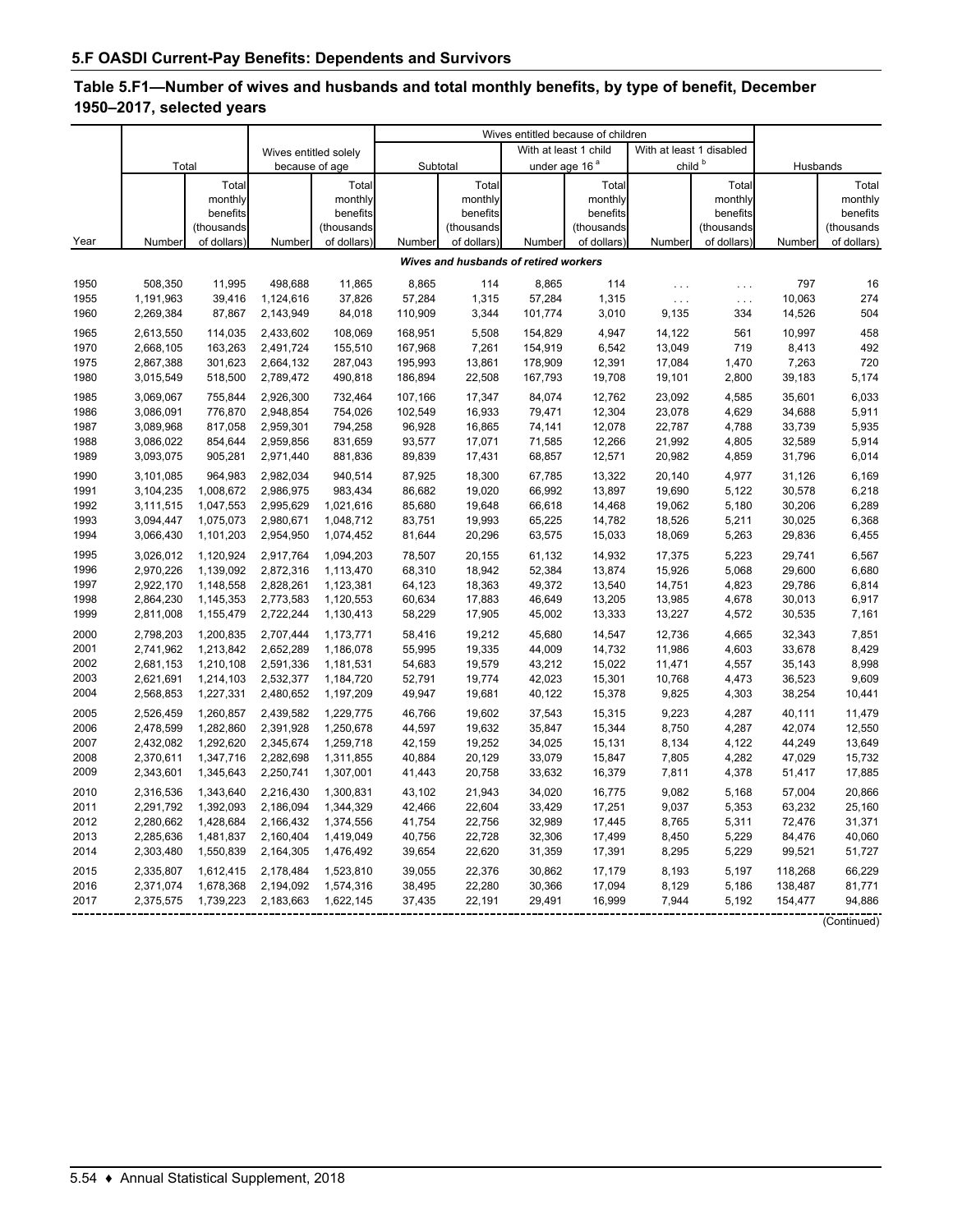# **Table 5.F1—Number of wives and husbands and total monthly benefits, by type of benefit, December 1950–2017, selected years—***Continued*

|      |         |             |                       |             |         |             | Wives entitled because of children     |             |                          |              |          |                |
|------|---------|-------------|-----------------------|-------------|---------|-------------|----------------------------------------|-------------|--------------------------|--------------|----------|----------------|
|      |         |             | Wives entitled solely |             |         |             | With at least 1 child                  |             | With at least 1 disabled |              |          |                |
|      | Total   |             | because of age        |             |         | Subtotal    | under age 16 <sup>ª</sup>              |             | child <sup>b</sup>       |              | Husbands |                |
|      |         | Total       |                       | Total       |         | Total       |                                        | Total       |                          | Total        |          | Total          |
|      |         | monthly     |                       | monthly     |         | monthly     |                                        | monthly     |                          | monthly      |          | monthly        |
|      |         | benefits    |                       | benefits    |         | benefits    |                                        | benefits    |                          | benefits     |          | benefits       |
|      |         | (thousands  |                       | (thousands  |         | (thousands  |                                        | (thousands  |                          | (thousands   |          | (thousands     |
| Year | Number  | of dollars) | Number                | of dollars) | Number  | of dollars) | Number                                 | of dollars) | Number                   | of dollars)  | Number   | of dollars)    |
|      |         |             |                       |             |         |             | Wives and husbands of disabled workers |             |                          |              |          |                |
| 1958 | 12,231  | 415         | 4,845                 | 192         | 7,370   | 223         | 7,345                                  | 222         | 25                       | $\mathbf{1}$ | 16       | 1              |
| 1960 | 76,599  | 2,636       | 21,845                | 841         | 54,543  | 1,788       | 53,549                                 | 1,746       | 994                      | 42           | 211      | $\overline{7}$ |
| 1965 | 193,362 | 6,761       | 29,352                | 1,109       | 163,500 | 5,635       | 160,922                                | 5,512       | 2,578                    | 123          | 510      | 17             |
| 1970 | 283,447 | 12,060      | 41,582                | 2,063       | 241,341 | 9,975       | 235,892                                | 9,667       | 5,449                    | 307          | 524      | 22             |
| 1975 | 452,922 | 30,536      | 64,883                | 5,263       | 387,474 | 25,239      | 380,763                                | 24,633      | 6,711                    | 606          | 565      | 35             |
| 1980 | 461,878 | 51,028      | 77,276                | 9,672       | 382,457 | 41,159      | 374,147                                | 40,018      | 8,310                    | 1,142        | 2,145    | 197            |
| 1985 | 305,532 | 40,507      | 79,294                | 12,693      | 224,704 | 27,656      | 215,012                                | 26,055      | 9,692                    | 1,602        | 1,534    | 158            |
| 1986 | 300,826 | 39,481      | 78,925                | 12,766      | 220,426 | 26,566      | 210,515                                | 24,952      | 9,911                    | 1,614        | 1,475    | 149            |
| 1987 | 290,888 | 39,195      | 73,484                | 12,808      | 211,222 | 25,854      | 201,280                                | 24,194      | 9,942                    | 1,661        | 6,182    | 532            |
| 1988 | 280,821 | 38,878      | 70,654                | 12,924      | 203,788 | 25,402      | 194,068                                | 23,746      | 9,720                    | 1,656        | 6,379    | 552            |
| 1989 | 271,488 | 39,148      | 67,154                | 12,974      | 197,946 | 25,590      | 188,562                                | 23,916      | 9,384                    | 1,674        | 6,388    | 584            |
| 1990 | 265,890 | 39,869      | 63,584                | 13,018      | 195,818 | 26,222      | 186,641                                | 24,506      | 9,177                    | 1,716        | 6,488    | 629            |
| 1991 | 266,219 | 40,792      | 60,866                | 13,020      | 198,457 | 27,071      | 189,401                                | 25,321      | 9,056                    | 1,750        | 6,896    | 701            |
| 1992 | 270,674 | 41,951      | 59,536                | 13,196      | 203,703 | 27,967      | 194,459                                | 26,152      | 9,244                    | 1,815        | 7,435    | 788            |
| 1993 | 272,759 | 42,570      | 58,052                | 13,241      | 206,975 | 28,490      | 197,589                                | 26,616      | 9,386                    | 1,874        | 7,732    | 839            |
| 1994 | 271,054 | 43,263      | 56,343                | 13,367      | 206,854 | 29,011      | 197,492                                | 27,094      | 9,362                    | 1,917        | 7,857    | 885            |
| 1995 | 263,539 | 43,105      | 53,882                | 13,300      | 201,827 | 28,892      | 192,573                                | 26,962      | 9,254                    | 1,929        | 7,830    | 913            |
| 1996 | 223,854 | 38,366      | 51,779                | 13,251      | 166,586 | 24,432      | 158,106                                | 22,597      | 8,480                    | 1,834        | 5,489    | 683            |
| 1997 | 206,959 | 36,585      | 51,265                | 13,251      | 150,647 | 22,683      | 142,717                                | 20,928      | 7,930                    | 1,755        | 5,047    | 651            |
| 1998 | 189,843 | 34,530      | 50,759                | 13,197      | 134,584 | 20,718      | 127,083                                | 19,032      | 7,501                    | 1,686        | 4,500    | 614            |
| 1999 | 176,299 | 33,336      | 50,165                | 13,314      | 121,906 | 19,407      | 114,842                                | 17,781      | 7,064                    | 1,626        | 4,228    | 615            |
| 2000 | 165,123 | 32,763      | 49,171                | 13,488      | 111,933 | 18,649      | 105,248                                | 17,044      | 6,685                    | 1,605        | 4,019    | 626            |
| 2001 | 156,899 | 32,491      | 48,597                | 13,794      | 104,271 | 18,034      | 97,942                                 | 16,460      | 6,329                    | 1,574        | 4,031    | 663            |
| 2002 | 151,614 | 32,209      | 48,402                | 13,970      | 99,075  | 17,542      | 93,034                                 | 16,008      | 6,041                    | 1,533        | 4,137    | 697            |
| 2003 | 150,886 | 33,401      | 51,536                | 15,304      | 95,042  | 17,335      | 89,168                                 | 15,808      | 5,874                    | 1,527        | 4,308    | 762            |
| 2004 | 152,804 | 35,378      | 57,891                | 17,437      | 90,407  | 17,103      | 84,885                                 | 15,608      | 5,522                    | 1,494        | 4,506    | 838            |
| 2005 | 153,800 | 37,865      | 63.069                | 19,930      | 86,029  | 17,006      | 80,644                                 | 15,482      | 5,385                    | 1,523        | 4,702    | 930            |
| 2006 | 153,470 | 39,563      | 67,445                | 21,934      | 81,122  | 16,607      | 75,917                                 | 15,069      | 5,205                    | 1,538        | 4,903    | 1,022          |
| 2007 | 152,802 | 40,791      | 71,212                | 23,591      | 76,415  | 16,087      | 71,372                                 | 14,554      | 5,043                    | 1,533        | 5,175    | 1,113          |
| 2008 | 154,230 | 44,030      | 76,035                | 26,501      | 72,668  | 16,261      | 67,851                                 | 14,696      | 4,817                    | 1,565        | 5,527    | 1,268          |
| 2009 | 158,122 | 45,306      | 79,969                | 27,759      | 72,083  | 16,124      | 67,252                                 | 14,558      | 4,831                    | 1,566        | 6,070    | 1,424          |
| 2010 | 160,300 | 45,925      | 81,487                | 28,093      | 72,201  | 16,234      | 67,346                                 | 14,638      | 4,855                    | 1,596        | 6,612    | 1,598          |
| 2011 | 164,030 | 48,970      | 85,221                | 30,442      | 71,503  | 16,649      | 66,768                                 | 15,033      | 4,735                    | 1,615        | 7,306    | 1,880          |
| 2012 | 162,550 | 49,385      | 85,306                | 30,882      | 69,256  | 16,374      | 64,673                                 | 14,784      | 4,583                    | 1,590        | 7,988    | 2,129          |
| 2013 | 156,672 | 48,239      | 81,916                | 30,008      | 66,288  | 15,837      | 61,985                                 | 14,328      | 4,303                    | 1,509        | 8,468    | 2,394          |
| 2014 | 148,955 | 46,852      | 78,800                | 29,351      | 61,346  | 14,869      | 57,330                                 | 13,450      | 4,016                    | 1,419        | 8,809    | 2,632          |
| 2015 | 141,760 | 45,141      | 75,499                | 28,235      | 56,845  | 13,867      | 53,078                                 | 12,529      | 3,767                    | 1,338        | 9,416    | 3,038          |
| 2016 | 134,680 | 43,633      | 73,328                | 27,597      | 51,411  | 12,679      | 47,925                                 | 11,452      | 3,486                    | 1,227        | 9,941    | 3,357          |
| 2017 | 126,154 | 42,314      | 69,668                | 26,878      | 46,423  | 11,813      | 43,205                                 | 10,646      | 3,218                    | 1,167        | 10,063   | 3,623          |

SOURCE: Social Security Administration, Master Beneficiary Record, 100 percent data.

NOTES: Totals do not necessarily equal the sum of rounded components.

 $\ldots$  = not applicable.

a. Prior to August 1981, benefits were payable to mothers and fathers caring for a child under age 18. For mothers and fathers caring for a child who was at least age 14 and who were entitled in August 1981, benefits were continued until the child attained age 18 or September 1983, whichever came earlier.

b. Excludes wives with both disabled and nondisabled children in their care.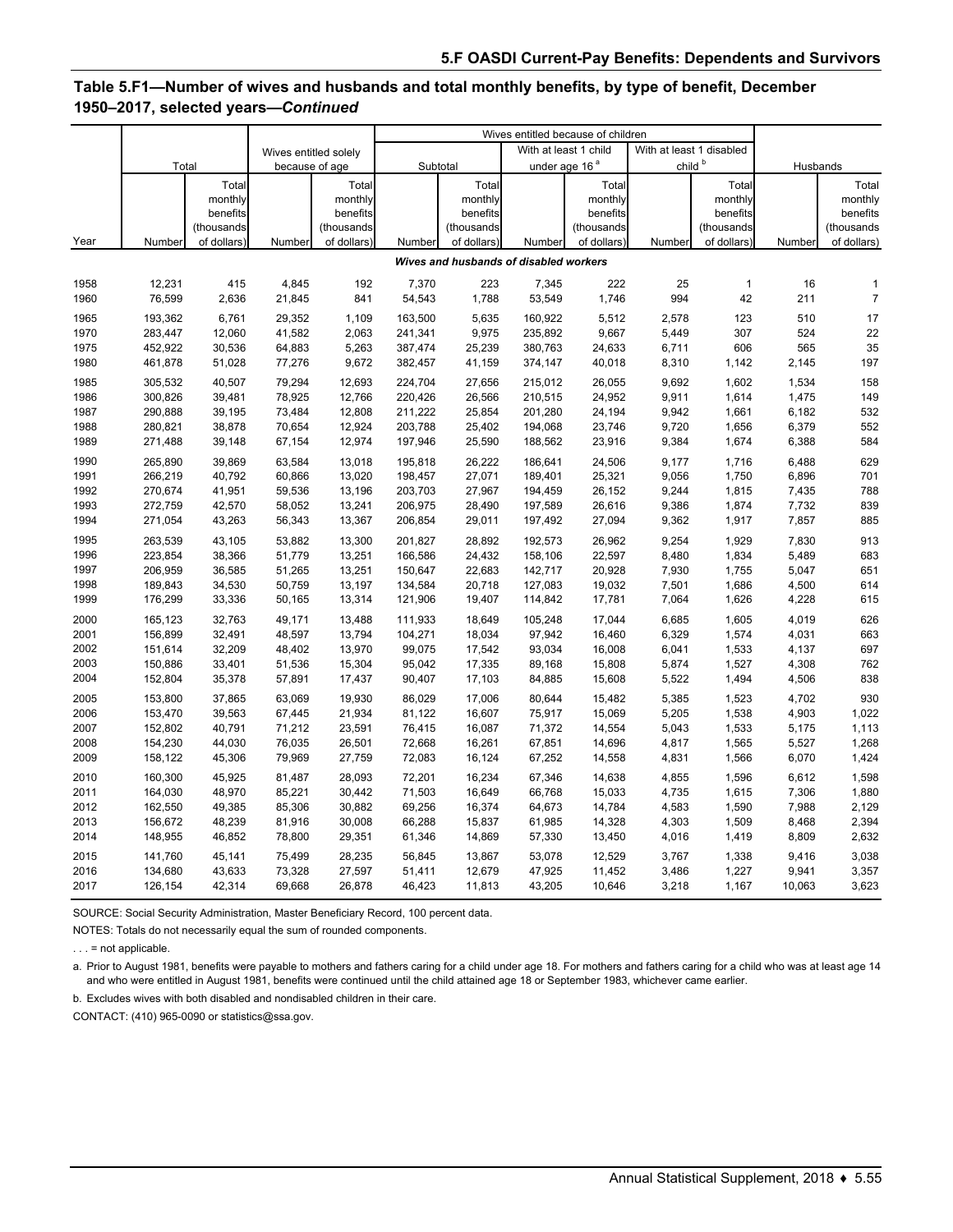| Table 5.F3—Percentage distribution of wives with entitlement based on age, by monthly benefit and age, |  |
|--------------------------------------------------------------------------------------------------------|--|
| December 2017                                                                                          |  |

| Monthly benefit (dollars) | Total, 62 or older | $62 - 64$ | 65-69   | $70 - 74$ | 75-79   | $80 - 84$ | 85 or older |
|---------------------------|--------------------|-----------|---------|-----------|---------|-----------|-------------|
| Total                     |                    |           |         |           |         |           |             |
| Number                    | 2,253,331          | 155,823   | 765,605 | 532,532   | 390,557 | 250,939   | 157,875     |
| Percent                   | 100.0              | 100.0     | 100.0   | 100.0     | 100.0   | 100.0     | 100.0       |
| Less than 150.00          | 4.5                | 12.5      | 4.0     | 4.3       | 4.0     | 3.5       | 2.6         |
| 150.00-174.90             | 1.3                | 2.7       | 1.2     | 1.3       | 1.3     | 1.1       | 0.8         |
| 175.00-199.90             | 1.3                | 2.6       | 1.2     | 1.3       | $1.2$   | 1.0       | 0.8         |
| 200.00-224.90             | 1.3                | 2.5       | 1.2     | 1.3       | 1.2     | 1.0       | 0.8         |
| 225.00-249.90             | 1.3                | 2.6       | 1.2     | 1.3       | 1.3     | 1.1       | 1.0         |
| 250.00-274.90             | 1.5                | 3.0       | 1.3     | 1.6       | 1.5     | 1.3       | 1.1         |
| 275.00-299.90             | 1.7                | 3.6       | 1.6     | 1.7       | 1.5     | 1.4       | 1.3         |
| 300.00-324.90             | 1.8                | 3.7       | 1.6     | 1.8       | 1.7     | 1.5       | 1.5         |
| 325.00-349.90             | 1.8                | 3.5       | 1.6     | 1.8       | 1.7     | 1.6       | 1.5         |
| 350.00-374.90             | 1.8                | 3.4       | 1.6     | 1.8       | 1.8     | 1.7       | 1.5         |
| 375.00-399.90             | 1.8                | 3.1       | 1.6     | 1.9       | 1.8     | 1.7       | 1.5         |
| 400.00-424.90             | 1.8                | 3.0       | 1.6     | 1.9       | 1.8     | 1.6       | 1.5         |
| 425.00-449.90             | 1.8                | 2.8       | 1.5     | 1.8       | 1.8     | 1.8       | 1.7         |
| 450.00-474.90             | 1.8                | 2.7       | 1.5     | 1.8       | 1.8     | 1.8       | 1.8         |
| 475.00-499.90             | 1.8                | 2.5       | 1.5     | 1.8       | 1.8     | 1.9       | 1.9         |
| 500.00-524.90             | 1.8                | 2.5       | 1.4     | 1.8       | 1.9     | 2.0       | 2.1         |
| 525.00-549.90             | 1.8                | 2.4       | 1.5     | 1.8       | 2.0     | 2.2       | 2.3         |
| 550.00-574.90             | 1.9                | 2.3       | 1.4     | 1.8       | 2.1     | 2.3       | 2.6         |
| 575.00-599.90             | 2.0                | 2.3       | 1.4     | 1.9       | 2.2     | 2.5       | 3.2         |
| 600.00-624.90             | 2.1                | 2.1       | 1.5     | 2.0       | 2.3     | 2.8       | 3.9         |
| 625.00-649.90             | 2.3                | 2.1       | 1.5     | 2.0       | 2.6     | 3.1       | 4.9         |
| 650.00-674.90             | 2.8                | 2.0       | 1.5     | 2.1       | 3.3     | 4.9       | 7.4         |
| 675.00-699.90             | 3.1                | 2.0       | 1.5     | 2.2       | 3.8     | 6.7       | 8.3         |
| 700.00-724.90             | 3.2                | 1.9       | 1.6     | 2.5       | 4.2     | 7.2       | 6.4         |
| 725.00-749.90             | 3.3                | 2.5       | 1.9     | 3.2       | 4.5     | 6.3       | 4.0         |
| 750.00-774.90             | 3.2                | 2.8       | 2.2     | 3.4       | 4.5     | 4.6       | 3.0         |
| 775.00-799.90             | 3.1                | 2.9       | 2.2     | 3.6       | 4.3     | 3.1       | 2.7         |
| 800.00-824.90             | 3.0                | 2.8       | 2.2     | 3.6       | 4.1     | 2.5       | 2.6         |
| 825.00-849.90             | 2.9                | 2.6       | 2.3     | 3.7       | 3.7     | 2.2       | 2.4         |
| 850.00-874.90             | 2.7                | 2.3       | 2.3     | 3.4       | 3.2     | 2.2       | 2.5         |
| 875.00-899.90             | 2.4                | 2.1       | 2.2     | 2.8       | 2.5     | 2.2       | 2.7         |
| 900.00-924.90             | 2.1                | 2.0       | 2.1     | 2.2       | 2.1     | 2.1       | 2.5         |
| 925.00-949.90             | 2.0                | 1.8       | 2.0     | 1.9       | 1.9     | 2.0       | 2.4         |
| 950.00-974.90             | 1.8                | 1.4       | 1.8     | 1.8       | 1.8     | 1.9       | 2.2         |
| 975.00-999.90             | 1.7                | 0.8       | 1.7     | 1.7       | 1.7     | 1.8       | 2.0         |
| 1,000.00-1,024.90         | 1.5                | 0.6       | 1.6     | 1.6       | 1.6     | 1.6       | 1.7         |
| 1,025.00-1,049.90         | 1.6                | 0.4       | 1.9     | 1.6       | 1.5     | 1.7       | 1.5         |
| 1,050.00-1,074.90         | 1.7                | 0.3       | 2.3     | 1.7       | 1.5     | 1.4       | 1.0         |
| 1,075.00-1,099.90         | 1.6                | 0.2       | 2.4     | 1.6       | 1.3     | 1.2       | 0.7         |
| 1,100.00-1,124.90         | 1.6                | 0.2       | 2.4     | 1.6       | 1.2     | 1.0       | 0.6         |
| 1,125.00-1,149.90         | 1.5                | 0.1       | 2.4     | 1.5       | 1.1     | 0.8       | 0.5         |
| 1,150.00-1,174.90         | 1.4                | 0.1       | 2.5     | 1.4       | 1.0     | 0.7       | 0.4         |
| 1,175.00-1,199.90         | 1.4                | 0.1       | 2.5     | 1.4       | 0.9     | 0.6       | 0.3         |
| 1,200.00 or more          | 11.2               | 0.1       | 21.4    | 11.1      | 5.0     | 2.3       | 1.9         |
| Average benefit (dollars) | 731.82             | 489.00    | 828.47  | 736.13    | 694.14  | 673.33    | 674.37      |

SOURCE: Social Security Administration, Master Beneficiary Record, 100 percent data.

NOTE: Totals do not necessarily equal the sum of rounded components.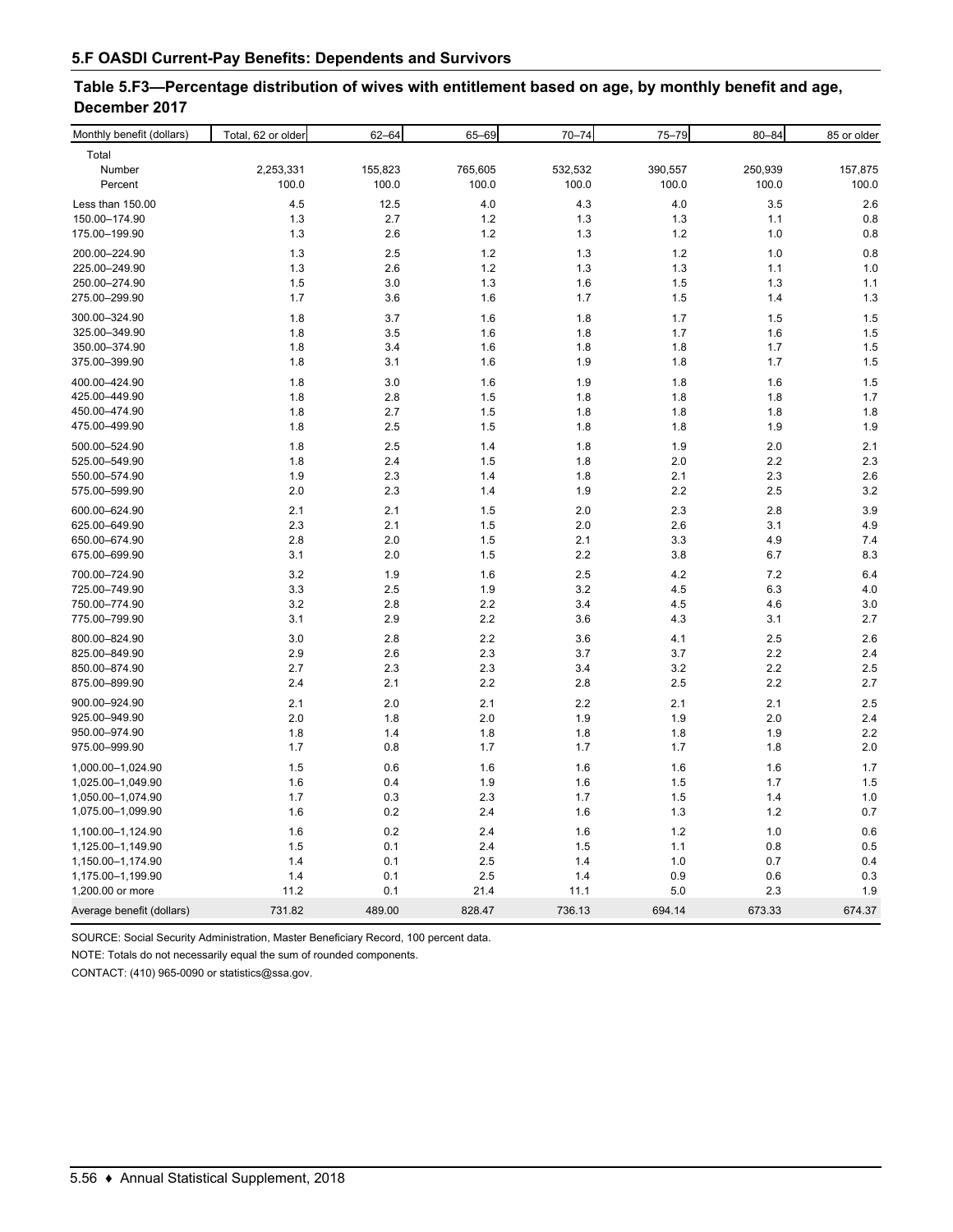# **Table 5.F4—Number of children and total monthly benefits, by type of benefit, December 1940–2017, selected years**

| All<br>Deceased<br>All<br>Retired<br>Deceased<br>Disabled<br>Retired<br>workers<br>workers<br>workers<br>workers<br>workers<br>workers<br>Year<br>workers<br><b>Total</b><br>1957<br>1,502,077<br>179,697<br>1,322,380<br>57,951<br>3,932<br>54,019<br>$\ldots$ | Disabled<br>workers<br>4,697<br>17,627<br>34,330<br>149,766 |
|-----------------------------------------------------------------------------------------------------------------------------------------------------------------------------------------------------------------------------------------------------------------|-------------------------------------------------------------|
|                                                                                                                                                                                                                                                                 |                                                             |
|                                                                                                                                                                                                                                                                 |                                                             |
|                                                                                                                                                                                                                                                                 |                                                             |
|                                                                                                                                                                                                                                                                 |                                                             |
| 1960<br>93,276<br>7,576<br>81,003<br>2,000,451<br>268,168<br>1,576,802<br>155,481                                                                                                                                                                               |                                                             |
| 3,092,659<br>460,781<br>557,615<br>159,428<br>14,736<br>127,067<br>1965<br>2,074,263                                                                                                                                                                            |                                                             |
| 1970<br>4,122,305<br>545,708<br>2,687,997<br>888,600<br>279,845<br>24,473<br>221,041                                                                                                                                                                            |                                                             |
| 89,386<br>625,090<br>1980<br>4,606,517<br>638,711<br>2,609,920<br>1,357,886<br>864,242                                                                                                                                                                          |                                                             |
| 720,206<br>1990<br>3,187,010<br>422,200<br>1,776,013<br>988,797<br>991,628<br>109,497                                                                                                                                                                           | 161,926                                                     |
| 882,837<br>1995<br>3,734,097<br>441,600<br>1,883,643<br>1,408,854<br>1,283,288<br>141,974                                                                                                                                                                       | 258,477                                                     |
| 2000<br>1,465,905<br>1,547,808<br>1,033,055<br>3,802,863<br>458,951<br>1,878,007<br>181,177                                                                                                                                                                     | 333,575                                                     |
| 3,839,381<br>467,064<br>2001<br>1,890,156<br>1,482,161<br>1,624,285<br>192,727<br>1,078,886                                                                                                                                                                     | 352,672                                                     |
| 2002<br>1,525,673<br>1,692,471<br>3,910,256<br>476,684<br>1,907,899<br>203,265<br>1,115,415                                                                                                                                                                     | 373,791                                                     |
| 2003<br>3,960,909<br>480,033<br>1,909,983<br>1,570,893<br>1,763,910<br>213,230<br>1,151,907<br>2004<br>482,894                                                                                                                                                  | 398,773                                                     |
| 3,986,319<br>1,904,631<br>1,598,794<br>1,838,926<br>224,538<br>1,190,871                                                                                                                                                                                        | 423,518                                                     |
| 2005<br>1,632,913<br>4,024,815<br>488,425<br>1,903,477<br>1,945,508<br>240,777<br>1,249,328                                                                                                                                                                     | 455,402                                                     |
| 489,940<br>1,651,728<br>2,031,723<br>253,820<br>1,298,187<br>2006<br>4,040,530<br>1,898,862                                                                                                                                                                     | 479,716                                                     |
| 2007<br>2,095,892<br>265,936<br>4,050,691<br>494,296<br>1,891,706<br>1,664,689<br>1,332,248<br>2008<br>4,131,594<br>525,197<br>1,691,873<br>2,262,489<br>298,072<br>1,427,099<br>1,914,524                                                                      | 497,708<br>537,318                                          |
| 2009<br>4,230,578<br>561,451<br>1,921,148<br>1,747,979<br>2,311,770<br>320,237<br>1,435,847                                                                                                                                                                     | 555,686                                                     |
| 2010<br>579,859<br>2,351,759<br>334,405<br>4,312,554<br>1,912,789<br>1,819,906                                                                                                                                                                                  | 579,391                                                     |
| 1,437,963<br>2011<br>1,873,760<br>358,189<br>1,493,713<br>4,375,451<br>594,355<br>1,907,336<br>2,470,586                                                                                                                                                        | 618,685                                                     |
| 2012<br>612,256<br>2,540,605<br>378,036<br>1,523,923<br>4,419,404<br>1,907,096<br>1,900,052                                                                                                                                                                     | 638,646                                                     |
| 2013<br>625,339<br>1,898,904<br>1,888,377<br>2,585,288<br>395,300<br>1,545,335<br>4,412,620                                                                                                                                                                     | 644,653                                                     |
| 2014<br>4,355,214<br>635,496<br>1,892,099<br>1,827,619<br>2,621,075<br>411,405<br>1,571,821                                                                                                                                                                     | 637,848                                                     |
| 2015<br>4,296,691<br>648,530<br>1,892,885<br>1,755,276<br>2,613,041<br>422,191<br>1,575,147                                                                                                                                                                     | 615,703                                                     |
| 2016<br>2,612,266<br>434,777<br>4,221,557<br>661,944<br>1,892,959<br>1,666,654<br>1,585,244                                                                                                                                                                     | 592,245                                                     |
| 2017<br>4,168,641<br>675,261<br>1,903,757<br>1,589,623<br>2,670,587<br>455,505<br>1,632,643                                                                                                                                                                     | 582,439                                                     |
| Children under age 18                                                                                                                                                                                                                                           |                                                             |
| 1940<br>54,648<br>6,410<br>48,238<br>668<br>62<br>606                                                                                                                                                                                                           |                                                             |
| $\ldots$<br>1950<br>699,703<br>46,241<br>19,366<br>788<br>18,578<br>653,462<br>$\sim$ $\sim$ $\sim$                                                                                                                                                             | $\sim$ $\sim$                                               |
| 1960<br>1,896,397<br>214,343<br>1,529,535<br>152,519<br>88,682<br>5,654<br>78,446                                                                                                                                                                               | 4,582                                                       |
| 1965<br>2,688,592<br>339,507<br>532,197<br>135,432<br>9,598<br>109,392<br>1,816,888                                                                                                                                                                             | 16,442                                                      |
| 1970<br>354,373<br>799,111<br>215,366<br>13,367<br>172,499<br>3,314,578<br>2,161,094                                                                                                                                                                            | 29,500                                                      |
| 1980<br>1,184,846<br>40,548<br>443,097<br>3,423,081<br>354,797<br>1,883,438<br>607,574                                                                                                                                                                          | 123,930                                                     |
| 1990<br>927,511<br>53,944<br>538,546<br>2,497,252<br>236,051<br>1,333,690<br>739,787                                                                                                                                                                            | 147,296                                                     |
| 1995<br>2,956,482<br>241,756<br>1,386,111<br>1,328,615<br>943,028<br>69,312<br>637,326                                                                                                                                                                          | 236,390                                                     |
| 2000<br>2,976,406<br>255,908<br>1,374,407<br>1,120,977<br>92,987<br>724,567<br>1,346,091                                                                                                                                                                        | 303,423                                                     |
| 2001<br>2,993,852<br>262,509<br>1,385,357<br>100,320<br>752,216<br>1,345,986<br>1,172,169                                                                                                                                                                       | 319,633                                                     |
| 2002<br>773,661<br>3,043,029<br>270,231<br>1,350,533<br>1,422,265<br>1,218,610<br>107,298                                                                                                                                                                       | 337,652                                                     |
| 2003<br>3,080,308<br>273,646<br>1,345,029<br>1,461,633<br>1,268,682<br>113,784<br>795,476                                                                                                                                                                       | 359,422                                                     |
| 2004<br>1,487,940<br>1,325,370<br>821,844<br>3,104,055<br>277,195<br>1,338,920<br>121,320                                                                                                                                                                       | 382,206                                                     |
| 2005<br>1,516,341<br>131,142<br>3,129,506<br>281,634<br>1,331,531<br>1,399,043<br>858,135                                                                                                                                                                       | 409,766                                                     |
| 282,281<br>886,393<br>2006<br>3,133,398<br>1,320,862<br>1,530,255<br>1,455,066<br>138,296                                                                                                                                                                       | 430,377                                                     |
| 2007<br>143,616<br>3,119,523<br>281,848<br>1,302,665<br>1,535,010<br>1,487,902<br>900,537                                                                                                                                                                       | 443,748                                                     |
| 2008<br>3,118,230<br>285,944<br>1,280,182<br>1,552,104<br>1,576,703<br>156,733<br>944,058                                                                                                                                                                       | 475,912                                                     |
| 2009<br>3,158,138<br>301,132<br>1,258,817<br>1,598,189<br>1,592,358<br>167,672<br>934,400                                                                                                                                                                       | 490,286                                                     |
| 2010<br>3,208,791<br>309,512<br>1,239,083<br>1,660,196<br>1,609,289<br>174,383<br>925,590                                                                                                                                                                       | 509,316                                                     |
| 314,970<br>2011<br>3,245,279<br>1,224,280<br>1,706,029<br>1,680,127<br>185,255<br>952,543                                                                                                                                                                       | 542,328                                                     |
| 2012<br>3,258,426<br>321,534<br>1,213,164<br>1,723,728<br>1,711,882<br>193,294<br>961,500<br>2013<br>3,236,746<br>325,846<br>1,200,282<br>1,710,618<br>1,728,766<br>200,324<br>967,270                                                                          | 557,088<br>561,172                                          |
| 2014<br>3,166,362<br>327,665<br>1,188,333<br>1,650,364<br>1,734,880<br>205,850<br>976,089                                                                                                                                                                       | 552,941                                                     |
|                                                                                                                                                                                                                                                                 |                                                             |
| 2015<br>330,546<br>1,712,387<br>3,095,718<br>1,185,282<br>1,579,890<br>208,106<br>972,772<br>2016<br>3,006,839<br>333,993<br>1,179,370<br>1,493,476<br>1,692,033<br>211,616<br>972,066                                                                          | 531,509<br>508,351                                          |
| 2017<br>2,937,845<br>336,703<br>1,182,696<br>1,712,745<br>218,553<br>996,434<br>1,418,446                                                                                                                                                                       | 497,759                                                     |
|                                                                                                                                                                                                                                                                 | (Continued)                                                 |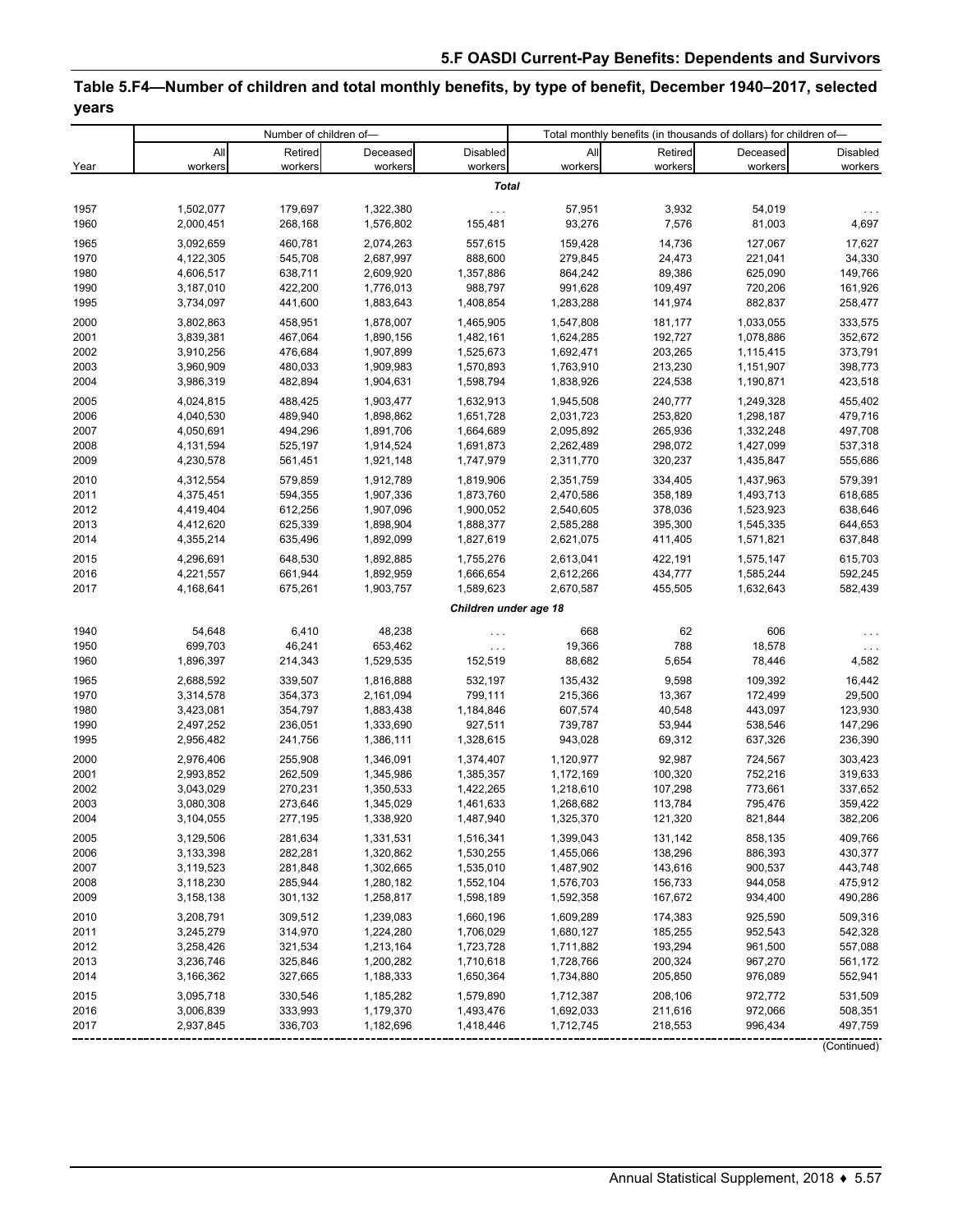# **Table 5.F4—Number of children and total monthly benefits, by type of benefit, December 1940–2017, selected years—***Continued*

|              |                    | Number of children of- |                    |                                |                  |                | Total monthly benefits (in thousands of dollars) for children of- |              |
|--------------|--------------------|------------------------|--------------------|--------------------------------|------------------|----------------|-------------------------------------------------------------------|--------------|
|              | All                | Retired                | Deceased           | Disabled                       | All              | Retired        | Deceased                                                          | Disabled     |
| Year         | workers            | workers                | workers            | workers                        | workers          | workers        | workers                                                           | workers      |
|              |                    |                        |                    | <b>Disabled adult children</b> |                  |                |                                                                   |              |
| 1957         | 28,869             | 16,686                 | 12,183             | $\ldots$ .                     | 1,115            | 526            | 589                                                               |              |
| 1960         | 104,054            | 53,825                 | 47,267             | 2,962                          | 4,594            | 1,922          | 2,557                                                             | 115          |
| 1965         | 198,390            | 87,122                 | 102,287            | 8,981                          | 10,271           | 3,541          | 6,357                                                             | 374          |
| 1970         | 270,557            | 101,341                | 154,921            | 14,295                         | 19,807           | 5,755          | 13,290                                                            | 761          |
| 1980         | 450,169            | 140,548                | 276,738            | 32,883                         | 89,561           | 22,463         | 62,625                                                            | 4,473        |
| 1990         | 600,480            | 173,941                | 389,385            | 37,154                         | 217,201          | 51,879         | 156,725                                                           | 8,597        |
| 1995         | 686,101            | 188,965                | 446,377            | 50,759                         | 300,007          | 68,743         | 217,553                                                           | 13,711       |
| 2000         | 728,689            | 191,584                | 480,351            | 56,754                         | 377,647          | 83,098         | 276,072                                                           | 18,478       |
| 2001         | 736,546            | 191,809                | 486,817            | 57,920                         | 395,952          | 86,510         | 289,757                                                           | 19,684       |
| 2002         | 744,529            | 192,085                | 492,985            | 59,459                         | 409,813          | 89,114         | 299,946                                                           | 20,754       |
| 2003         | 752,814            | 191,704                | 498,659            | 62,451                         | 426,877          | 92,125         | 312,212                                                           | 22,540       |
| 2004         | 759,264            | 191,285                | 503,242            | 64,737                         | 446,134          | 95,744         | 326,042                                                           | 24,349       |
| 2005         | 768,535            | 191,979                | 507,961            | 68,595                         | 473,620          | 101,440        | 345,113                                                           | 27,067       |
| 2006         | 776,596            | 192,122                | 512,596            | 71,878                         | 498,891          | 106,512        | 362,902                                                           | 29,477       |
| 2007         | 794,677            | 196,038                | 521,293            | 77,346                         | 524,763          | 112,420        | 379,869                                                           | 32,474       |
| 2008         | 871,466            | 221,943                | 564,735            | 84,788                         | 594,115          | 130,201        | 426,482                                                           | 37,432       |
| 2009         | 920,883            | 241,042                | 589,575            | 90,266                         | 622,827          | 140,072        | 442,872                                                           | 39,882       |
| 2010         | 949,200            | 250,262                | 601,420            | 97,518                         | 644,297          | 146,946        | 454,155                                                           | 43,196       |
| 2011         | 977,026            | 259,073                | 612,686            | 105,267                        | 689,622          | 159,176        | 482,092                                                           | 48,353       |
| 2012         | 1,006,676          | 269,799                | 624,472            | 112,405                        | 725,285          | 170,231        | 502,718                                                           | 52,336       |
| 2013         | 1,030,166          | 279,053                | 633,891            | 117,222                        | 756,839          | 180,455        | 521,073                                                           | 55,311       |
| 2014         | 1,048,879          | 287,762                | 641,497            | 119,620                        | 787,838          | 191,001        | 539,405                                                           | 57,432       |
| 2015         | 1,068,443          | 298,666                | 648,371            | 121,406                        | 806,630          | 199,915        | 548,431                                                           | 58,284       |
| 2016         | 1,085,262          | 308,529                | 654,531            | 122,202                        | 826,828          | 208,772        | 559,023                                                           | 59,033       |
| 2017         | 1,105,405          | 319,162                | 662,986            | 123,257                        | 864,459          | 222,256        | 581,421                                                           | 60,782       |
|              |                    |                        |                    | <b>Students</b>                |                  |                |                                                                   |              |
|              |                    |                        |                    |                                |                  |                |                                                                   |              |
| 1965<br>1970 | 205,677<br>537,170 | 34,152<br>89,994       | 155,088<br>371,982 | 16,437<br>75,194               | 13,725<br>44,672 | 1,597<br>5,351 | 11,318<br>35,252                                                  | 811<br>4,069 |
| 1980         | 733,267            | 143,366                | 449,744            | 140,157                        | 167,107          | 26,375         | 119,368                                                           | 21,363       |
| 1990         | 89,278             | 12,208                 | 52,938             | 24,132                         | 34,641           | 3,673          | 24,935                                                            | 6,033        |
| 1995         | 91,514             | 10,879                 | 51,155             | 29,480                         | 40,253           | 3,919          | 27,958                                                            | 8,376        |
|              |                    |                        |                    |                                |                  |                |                                                                   |              |
| 2000         | 97,768             | 11,459                 | 51,565             | 34,744                         | 49,184           | 5,092          | 32,417                                                            | 11,674       |
| 2001         | 108,983            | 12,746                 | 57,353             | 38,884                         | 56,164           | 5,897          | 36,912                                                            | 13,356       |
| 2002         | 122,698            | 14,368                 | 64,381             | 43,949                         | 64,048           | 6,854          | 41,808                                                            | 15,386       |
| 2003         | 127,787<br>123,000 | 14,683                 | 66,295             | 46,809                         | 68,351           | 7,321          | 44,218                                                            | 16,811       |
| 2004         |                    | 14,414                 | 62,469             | 46,117                         | 67,422           | 7,474          | 42,985                                                            | 16,963       |
| 2005         | 126,774            | 14,812                 | 63,985             | 47,977                         | 72,845           | 8,196          | 46,080                                                            | 18,570       |
| 2006         | 130,536            | 15,537                 | 65,404             | 49,595                         | 77,766           | 9,012          | 48,892                                                            | 19,862       |
| 2007         | 136,491            | 16,410                 | 67,748             | 52,333                         | 83,228           | 9,900          | 51,842                                                            | 21,486       |
| 2008         | 141,898            | 17,310                 | 69,607             | 54,981                         | 91,670           | 11,138         | 56,559                                                            | 23,973       |
| 2009         | 151,557            | 19,277                 | 72,756             | 59,524                         | 96,585           | 12,493         | 58,575                                                            | 25,517       |
| 2010         | 154,563            | 20,085                 | 72,286             | 62,192                         | 98,173           | 13,076         | 58,217                                                            | 26,879       |
| 2011         | 153,146            | 20,312                 | 70,370             | 62,464                         | 100,838          | 13,757         | 59,077                                                            | 28,004       |
| 2012         | 154,302            | 20,923                 | 69,460             | 63,919                         | 103,437          | 14,511         | 59,705                                                            | 29,221       |
| 2013         | 145,708            | 20,440                 | 64,731             | 60,537                         | 99,683           | 14,521         | 56,992                                                            | 28,170       |
| 2014         | 139,973            | 20,069                 | 62,269             | 57,635                         | 98,356           | 14,555         | 56,326                                                            | 27,475       |
| 2015         | 132,530            | 19,318                 | 59,232             | 53,980                         | 94,025           | 14,171         | 53,943                                                            | 25,911       |
| 2016         | 129,456            | 19,422                 | 59,058             | 50,976                         | 93,405           | 14,389         | 54,155                                                            | 24,861       |
| 2017         | 125,391            | 19,396                 | 58,075             | 47,920                         | 93,383           | 14,697         | 54,788                                                            | 23,898       |

SOURCE: Social Security Administration, Master Beneficiary Record, 100 percent data.

NOTES: Totals do not necessarily equal the sum of rounded components.

. . . = not applicable.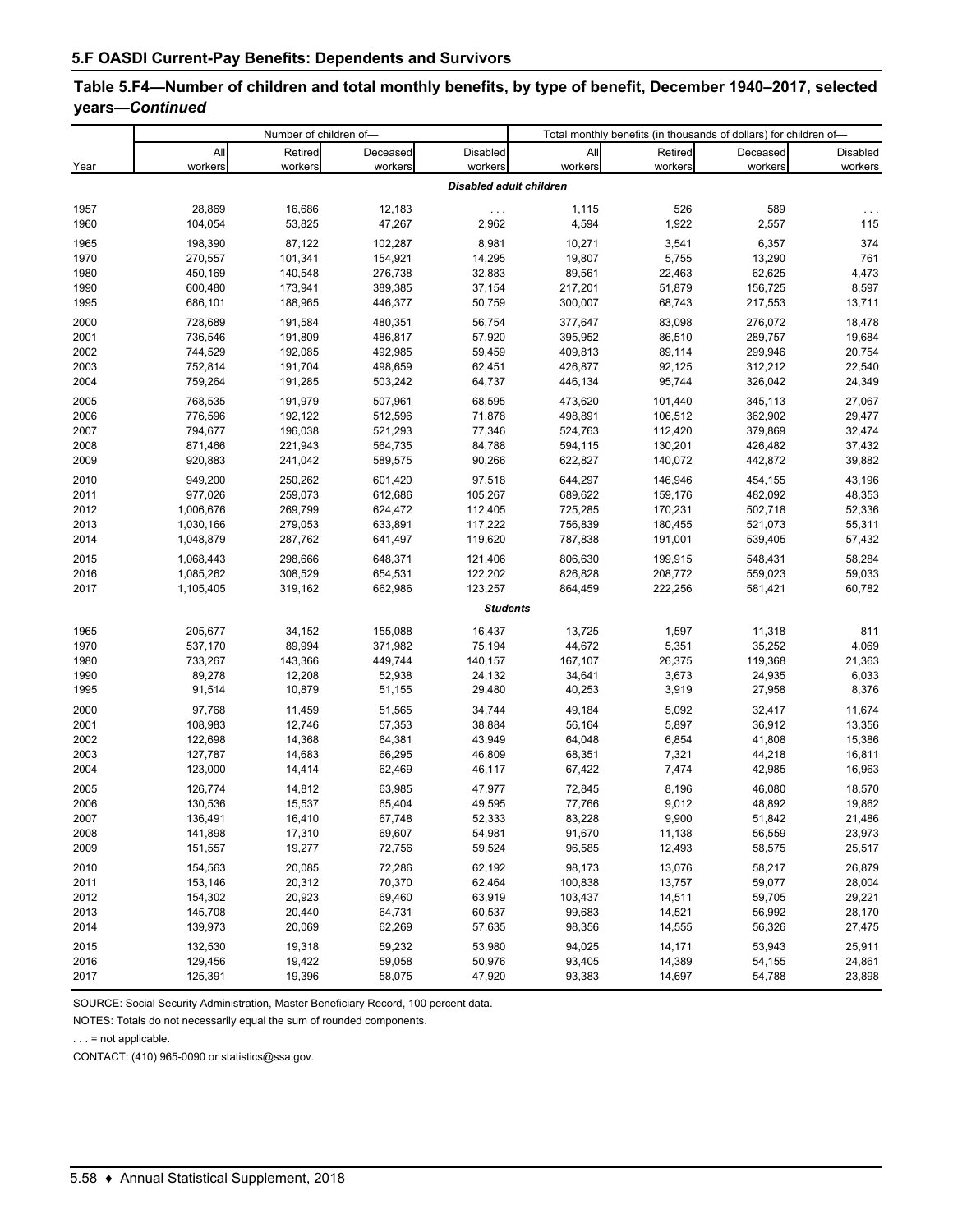#### Widows Widowers Parents Total Under age 18 Disabled adult children Students Widows Widowers 19.61 20.28 . . . 13.09 12.22 12.22 . . . . . . . . . . . . 19.50 20.22 . . . 12.97 12.19 12.19 . . . . . . . . . . . . 19.57 20.15 . . . 13.05 12.24 12.24 . . . . . . . . . . . . 19.72 20.15 . . . 13.11 12.31 12.31 . . . . . . . . . . . . 19.80 20.17 . . . 13.08 12.38 12.38 . . . . . . . . . . . . 19.83 20.19 . . . 13.06 12.45 12.45 . . . . . . . . . . . . 34.24 36.54 37.23 36.69 28.43 28.43 . . . . . . . . . . . .  $33.24$   $36.04$   $30.03$   $36.68$   $28.05$   $28.05$   $38.05$   $38.04$   $30.03$   $30.03$   $30.03$   $30.03$   $30.03$   $30.03$   $30.03$   $30.03$   $30.03$   $30.03$   $30.03$   $30.03$   $30.03$   $30.03$   $30.03$   $30.03$   $30.03$   $30.03$   $30.03$   $30.0$ 36.13 40.67 33.09 41.33 31.30 31.30 . . . . . . . . . . . . 37.49 40.88 34.08 41.96 32.28 32.28 . . . . . . . . . . . . 44.52 46.28 39.27 47.44 37.01 37.01 . . . . . . . . . . . . 45.91 48.70 46.51 49.93 38.12 38.12 . . . . . . . . . . . . 47.35 50.14 47.11 50.78 39.36 39.36 . . . . . . . . . . . . 49.05 51.09 47.77 51.87 40.85 40.78 48.38 . . . . . . 50.53 51.91 48.84 52.83 42.10 41.98 49.63 . . . . . . . . . 57.37 56.73 53.28 58.86 47.48 47.34 52.89 . . . . . . . . . 59.29 57.69 53.81 60.31 51.37 51.29 54.10 . . . . . . 59.38 64.92 61.66 67.15 52.74 52.64 55.50 . . . . . . 59.38 65.88 62.12 68.18 53.57 53.47 55.99 . . . . . . . . . 59.43 66.85 63.17 69.11 54.33 54.23 56.58 . . . . . . . . . 59.40 67.85 63.49 70.05 54.99 54.87 57.27 . . . . . . . . . 65.46 73.75 69.68 76.03 61.26 60.21 62.14 72.98 . . . . . . 65.59 74.11 70.52 76.52 61.84 60.37 62.67 71.71 . . . . . . 65.86 74.99 71.22 77.23 62.57 60.99 63.37 72.33 . . . . . . 74.93 86.54 82.14 88.21 70.85 68.90 73.11 81.76 72.27 72.40 75.06 87.48 83.08 88.96 71.10 69.11 73.77 81.93 71.02 66.50 86.51 102.02 96.50 103.21 82.23 79.82 85.79 94.77 81.99 73.10 95.61 113.57 106.13 114.26 90.94 88.12 95.03 104.80 90.11 83.10 115.45 138.19 127.98 138.95 110.36 106.87 115.25 126.63 109.50 98.80 118.20 157.40 146.70 140.60 111.70 108.20 116.20 128.50 111.20 101.70 134.20 177.30 164.30 157.50 126.48 122.52 130.33 144.79 125.90 118.60 147.25 193.92 178.27 171.86 139.40 135.00 142.26 157.81 137.70 128.10 159.77 208.99 191.78 185.07 151.94 147.49 152.88 169.80 147.00 133.80 173.80 224.30 177.10 198.30 <sup>a</sup>  $a$  165.70  $a$  161.50  $^a$  163.60 a 183.10 156.20 131.60 190.40 241.40 186.10 214.00 182.20 178.30 176.20 200.80 165.70 129.70 212.60 269.80 209.00 238.70 205.60 201.70 195.90 226.60 180.80 133.40 246.20 311.50 239.40 276.00 239.50 235.30 226.40 265.40 205.40 145.70 276.70 349.80 266.80 310.40 270.90 265.70 254.00 301.70 227.20 158.80 302.80 379.30 285.60 335.40 285.40 291.50 279.90 260.70 242.80 165.50 308.70 397.10 295.70 349.80 298.00 307.20 289.00 233.40 251.10 166.20 321.50 416.10 306.80 363.90 314.30 320.70 302.60 257.20 307.70 190.70 332.50 434.00 317.80 378.20 330.50 332.60 315.50 360.80 316.60 191.80 338.30 444.90 324.80 386.30 336.80 338.70 323.10 375.70 321.30 195.50 352.70 468.90 340.60 407.30 352.40 353.90 340.00 400.10 335.60 202.30 367.90 493.40 359.50 428.40 367.60 368.00 357.40 424.70 350.00 211.30 387.60 522.60 382.00 453.50 384.90 384.30 378.10 447.90 368.90 223.60 409.10 557.40 408.40 482.20 405.50 403.80 402.50 471.00 391.30 238.40 424.10 584.50 428.00 506.10 420.10 417.00 421.50 486.20 409.40 260.60 437.70 608.70 443.60 526.40 432.30 427.60 438.30 504.10 425.30 273.30 448.40 631.70 461.50 547.20 443.10 437.00 453.70 515.00 436.90 286.20 464.40 656.60 481.40 569.50 456.20 448.70 470.80 532.20 449.20 299.90 477.90 681.20 500.20 590.80 468.70 459.80 487.40 546.50 461.50 307.60 514.90 708.30 520.70 613.50 487.20 478.20 506.10 560.80 474.30 318.00 532.00 732.50 534.50 635.70 500.00 490.10 521.30 569.60 483.90 326.90 545.10 750.30 549.10 651.10 509.60 498.90 532.80 579.90 491.00 332.90 565.70 776.10 572.40 673.90 526.30 515.00 550.40 595.80 503.90 340.30 1991 1992 1993 1994 1995 1996 1997 1998 1999 1990 1979 1980 1981 1982 1983 1984 1985 1986 1987 1988 1989 1978 1967 1968 1969 1970 1971 1972 1973 1974 1975 1976 1977 1961 1962 1963 1964 1965 Year 1940 1941 1942 1943 1944 1945 1950 1951 1952 1953 1966 1955 Widowed mothers and fathers Nondisabled **Parents** Children Disabled 1954 1956 1957 1958 1959 1960

#### **Table 5.F6—Average monthly benefit for survivors, by type of benefit, December 1940–2017, selected years (in dollars)**

(Continued)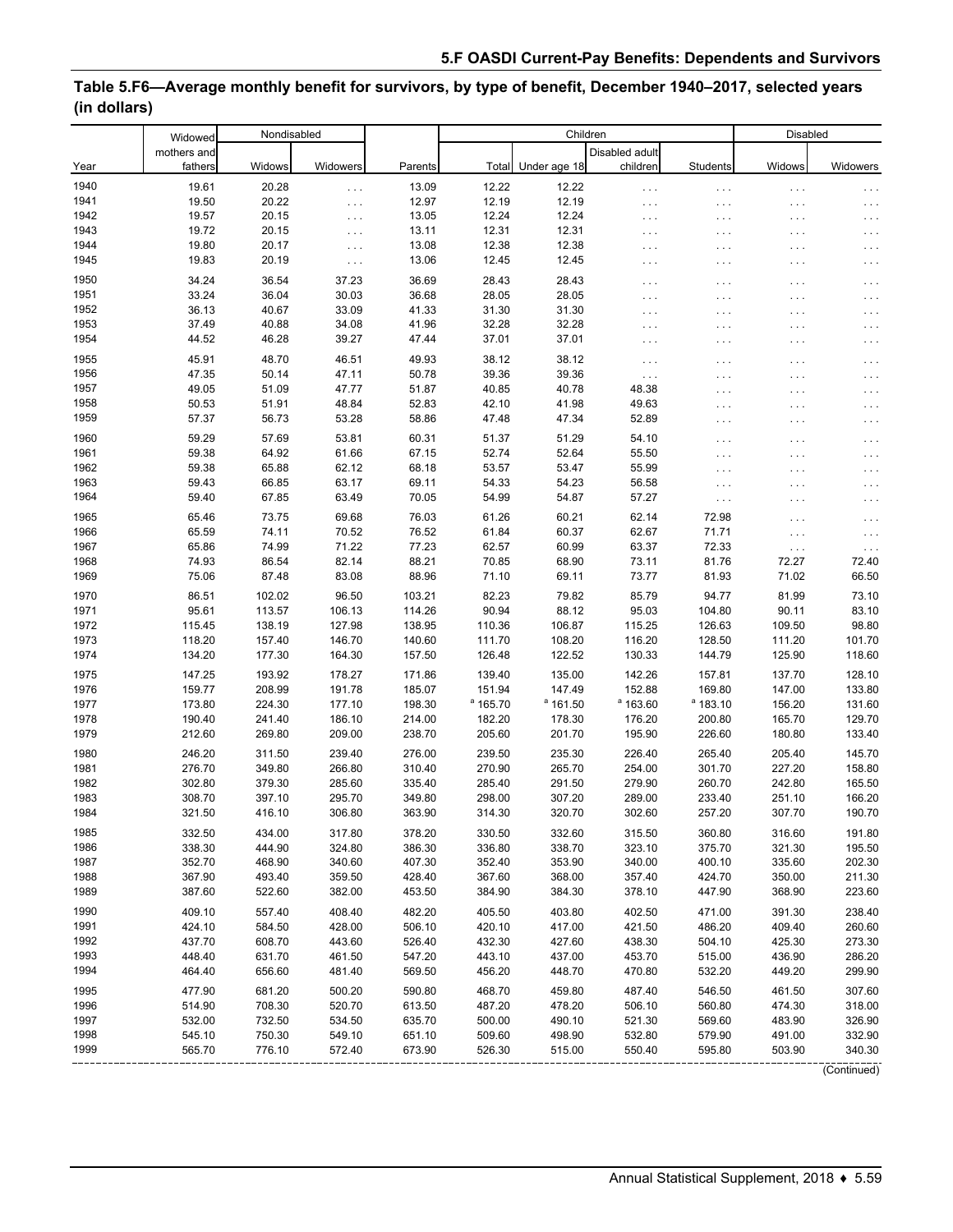# **Table 5.F6—Average monthly benefit for survivors, by type of benefit, December 1940–2017, selected years (in dollars)—***Continued*

|      | Nondisabled<br>Widowed |          |          |          |        | Children           |                | <b>Disabled</b> |               |          |
|------|------------------------|----------|----------|----------|--------|--------------------|----------------|-----------------|---------------|----------|
|      | mothers and            |          |          |          |        |                    | Disabled adult |                 |               |          |
| Year | fathers                | Widows   | Widowers | Parents  |        | Total Under age 18 | children       | Students        | <b>Widows</b> | Widowers |
| 2000 | 595.00                 | 811.80   | 606.90   | 703.90   | 550.10 | 538.30             | 574.70         | 628.70          | 523.80        | 361.70   |
| 2001 | 620.80                 | 842.50   | 636.80   | 728.60   | 570.80 | 558.90             | 595.20         | 643.60          | 541.20        | 374.80   |
| 2002 | 640.20                 | 862.80   | 662.80   | 752.70   | 584.60 | 572.90             | 608.40         | 649.40          | 553.00        | 384.70   |
| 2003 | 663.70                 | 889.50   | 697.70   | 779.20   | 603.10 | 591.40             | 626.10         | 667.00          | 569.10        | 400.80   |
| 2004 | 689.40                 | 921.90   | 736.00   | 809.70   | 625.30 | 613.80             | 647.90         | 688.10          | 588.50        | 416.60   |
| 2005 | 724.50                 | 968.40   | 785.30   | 850.60   | 656.30 | 644.50             | 679.40         | 720.20          | 615.50        | 441.50   |
| 2006 | 756.60                 | 1,009.80 | 829.10   | 892.20   | 683.70 | 671.10             | 708.00         | 747.50          | 637.40        | 455.00   |
| 2007 | 781.80                 | 1,042.60 | 864.50   | 918.00   | 704.30 | 691.30             | 728.70         | 765.20          | 652.70        | 468.80   |
| 2008 | 834.90                 | 1,114.70 | 937.90   | 978.90   | 745.40 | 737.40             | 755.20         | 812.50          | 691.80        | 498.00   |
| 2009 | 841.60                 | 1,125.90 | 961.50   | 987.80   | 747.40 | 742.30             | 751.20         | 805.10          | 691.50        | 497.30   |
| 2010 | 848.90                 | 1,136.40 | 977.90   | 998.20   | 751.80 | 747.00             | 755.10         | 805.40          | 690.90        | 498.70   |
| 2011 | 883.54                 | 1,187.53 | 1,027.72 | 1,044.74 | 783.14 | 778.04             | 786.85         | 839.52          | 714.29        | 515.31   |
| 2012 | 900.32                 | 1,218.45 | 1,057.42 | 1,072.76 | 799.08 | 792.56             | 805.03         | 859.56          | 723.14        | 521.97   |
| 2013 | 917.69                 | 1,247.51 | 1,084.19 | 1,094.20 | 813.80 | 805.87             | 822.02         | 880.44          | 729.33        | 526.48   |
| 2014 | 934.90                 | 1,279.52 | 1,114.36 | 1,120.76 | 830.73 | 821.39             | 840.85         | 904.56          | 737.33        | 535.69   |
| 2015 | 939.94                 | 1,290.58 | 1,126.02 | 1,133.46 | 832.14 | 820.71             | 845.86         | 910.71          | 732.84        | 534.44   |
| 2016 | 946.93                 | 1,305.50 | 1,143.44 | 1,154.19 | 837.44 | 824.22             | 854.08         | 916.98          | 731.88        | 535.23   |
| 2017 | 975.34                 | 1,343.59 | 1,179.43 | 1,186.43 | 857.59 | 842.51             | 876.97         | 943.40          | 744.56        | 545.11   |

SOURCE: Social Security Administration, Master Beneficiary Record, 100 percent data.

NOTE: . . . = not applicable.

a. Estimated.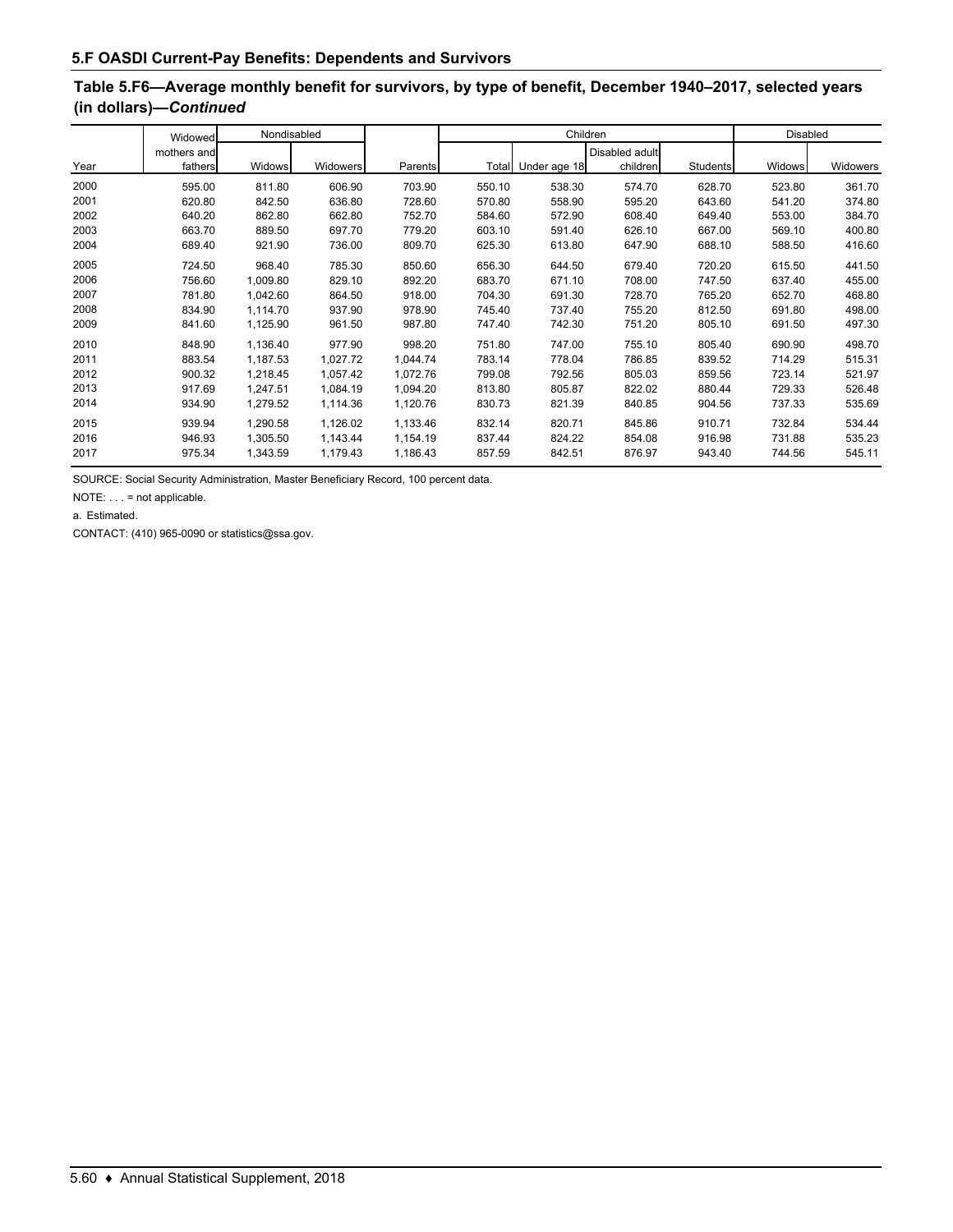### **Table 5.F7—Number and percentage distribution of survivors, by primary insurance amount and type of benefit, December 2017**

| Primary insurance amount | Widowed mothers and<br>fathers |         | Nondisabled widow(er)s |         | Parents |         | Disabled widow(er)s |         | Children  |         |
|--------------------------|--------------------------------|---------|------------------------|---------|---------|---------|---------------------|---------|-----------|---------|
| (dollars)                | Number                         | Percent | Number                 | Percent | Number  | Percent | Number              | Percent | Number    | Percent |
| Total                    | 128,264                        | 100.0   | 3,702,828              | 100.0   | 1,145   | 100.0   | 258,286             | 100.0   | 1,903,757 | 100.0   |
| Less than 300.00         | 981                            | 0.8     | 31,841                 | 0.9     | (X)     | (X)     | 1,603               | 0.6     | 34,351    | 1.8     |
| 300.00-349.90            | 548                            | 0.4     | 11,355                 | 0.3     | (X)     | (X)     | 901                 | 0.3     | 19,293    | 1.0     |
| 350.00-399.90            | 606                            | 0.5     | 12,882                 | 0.3     | (X)     | (X)     | 1,054               | 0.4     | 21,108    | 1.1     |
| 400.00-449.90            | 721                            | 0.6     | 23,567                 | 0.6     | (X)     | (X)     | 1,221               | 0.5     | 34,789    | 1.8     |
| 450.00-499.90            | 756                            | 0.6     | 16,170                 | 0.4     | (X)     | (X)     | 1,352               | 0.5     | 24,986    | 1.3     |
| 500.00-549.90            | 859                            | 0.7     | 17,881                 | 0.5     | (X)     | (X)     | 1,390               | 0.5     | 27,253    | 1.4     |
| 550.00-599.90            | 935                            | 0.7     | 20,264                 | 0.5     | (X)     | (X)     | 1,521               | 0.6     | 28,046    | 1.5     |
| 600.00-649.90            | 1,003                          | 0.8     | 29,779                 | 0.8     | 7       | 0.6     | 1,757               | 0.7     | 32,484    | 1.7     |
| 650.00-699.90            | 1,166                          | 0.9     | 37,795                 | 1.0     | 10      | 0.9     | 1,978               | 0.8     | 37,288    | 2.0     |
| 700.00-749.90            | 1,425                          | 1.1     | 42,262                 | 1.1     | 24      | 2.1     | 2,555               | 1.0     | 43,498    | $2.3$   |
| 750.00-799.90            | 2,706                          | 2.1     | 51,389                 | 1.4     | 24      | 2.1     | 4,956               | 1.9     | 71,675    | 3.8     |
| 800.00-849.90            | 3,386                          | 2.6     | 55,203                 | 1.5     | 36      | 3.1     | 5,707               | 2.2     | 81,329    | 4.3     |
| 850.00-899.90            | 3,576                          | 2.8     | 52,452                 | 1.4     | 41      | 3.6     | 5,938               | 2.3     | 79,382    | 4.2     |
| 900.00-949.90            | 3,601                          | 2.8     | 57,602                 | 1.6     | 37      | 3.2     | 6,504               | 2.5     | 78,068    | 4.1     |
| 950.00-999.90            | 3,774                          | 2.9     | 58,311                 | 1.6     | 43      | 3.8     | 6,774               | 2.6     | 73,763    | 3.9     |
| 1.000.00-1.049.90        | 4,054                          | 3.2     | 62,584                 | 1.7     | 50      | 4.4     | 7,417               | 2.9     | 73,387    | 3.9     |
| 1,050.00-1,099.90        | 4,051                          | 3.2     | 66,393                 | 1.8     | 43      | 3.8     | 7,506               | 2.9     | 70,313    | 3.7     |
| 1,100.00-1,149.90        | 4,340                          | 3.4     | 70,601                 | 1.9     | 53      | 4.6     | 7,962               | 3.1     | 69,719    | 3.7     |
| 1,150.00-1,199.90        | 4,356                          | 3.4     | 76,555                 | 2.1     | 43      | 3.8     | 8,421               | 3.3     | 67,878    | 3.6     |
| 1,200.00-1,249.90        | 4,452                          | 3.5     | 83,692                 | 2.3     | 43      | 3.8     | 8,614               | 3.3     | 65,795    | 3.5     |
| 1,250.00-1,299.90        | 4,396                          | 3.4     | 89,131                 | 2.4     | 31      | 2.7     | 8,833               | 3.4     | 63,249    | 3.3     |
| 1,300.00-1,349.90        | 4,446                          | 3.5     | 91,870                 | 2.5     | 44      | 3.8     | 8,714               | 3.4     | 58,900    | 3.1     |
| 1,350.00-1,399.90        | 4,385                          | 3.4     | 102,912                | 2.8     | 30      | 2.6     | 8,886               | 3.4     | 57,981    | 3.0     |
| 1,400.00-1,449.90        | 4,108                          | 3.2     | 105,113                | 2.8     | 37      | 3.2     | 8,742               | 3.4     | 53,247    | 2.8     |
| 1,450.00-1,499.90        | 4,062                          | 3.2     | 114,197                | 3.1     | 35      | 3.1     | 8,757               | 3.4     | 51,540    | 2.7     |
| 1,500.00-1,549.90        | 3,818                          | 3.0     | 121,749                | 3.3     | 29      | 2.5     | 8,661               | 3.4     | 48,498    | 2.5     |
| 1,550.00-1,599.90        | 3,774                          | 2.9     | 139,018                | 3.8     | 37      | 3.2     | 8,483               | 3.3     | 48,273    | 2.5     |
| 1,600.00-1,649.90        | 3,413                          | 2.7     | 150,520                | 4.1     | 27      | 2.4     | 8,042               | 3.1     | 44,842    | 2.4     |
| 1,650.00-1,699.90        | 3,309                          | 2.6     | 158,084                | 4.3     | 35      | 3.1     | 8,022               | 3.1     | 41,638    | 2.2     |
| 1,700.00-1,749.90        | 3,016                          | 2.4     | 171,533                | 4.6     | 25      | 2.2     | 7,726               | 3.0     | 38,901    | 2.0     |
| 1,750.00-1,799.90        | 2,831                          | 2.2     | 198,930                | 5.4     | 29      | 2.5     | 7,360               | 2.8     | 39,201    | 2.1     |
| 1,800.00-1,849.90        | 2,686                          | 2.1     | 174,368                | 4.7     | 21      | 1.8     | 6,938               | 2.7     | 33,520    | 1.8     |
| 1,850.00-1,899.90        | 2,548                          | 2.0     | 145,414                | 3.9     | 27      | 2.4     | 6,340               | 2.5     | 28,424    | 1.5     |
| 1,900.00-1,949.90        | 2,313                          | 1.8     | 122,531                | 3.3     | 25      | 2.2     | 5,799               | $2.2\,$ | 24,926    | 1.3     |
| 1,950.00-1,999.90        | 2,128                          | 1.7     | 102,584                | 2.8     | 13      | 1.1     | 5,598               | 2.2     | 21,579    | 1.1     |
| 2,000.00-2,049.90        | 2,107                          | 1.6     | 89,178                 | 2.4     | 19      | 1.7     | 5,235               | 2.0     | 19,455    | 1.0     |
| 2,050.00-2,099.90        | 2,405                          | 1.9     | 95,426                 | 2.6     | 19      | 1.7     | 6,357               | 2.5     | 21,150    | 1.1     |
| 2,100.00-2,149.90        | 2,911                          | 2.3     | 95,800                 | 2.6     | 22      | 1.9     | 7,385               | 2.9     | 22,796    | 1.2     |
| 2,150.00-2,199.90        | 2,648                          | 2.1     | 88,240                 | 2.4     | 21      | 1.8     | 6,882               | 2.7     | 20,823    | 1.1     |
| 2,200.00-2,249.90        | 2,548                          | 2.0     | 79,638                 | 2.2     | 19      | 1.7     | 5,883               | 2.3     | 18,794    | 1.0     |
| 2,250.00-2,299.90        | 2,297                          | 1.8     | 70,700                 | 1.9     | 13      | 1.1     | 5,111               | 2.0     | 16,783    | 0.9     |
| 2,300.00-2,349.90        | 1,991                          | 1.6     | 62,238                 | 1.7     | 17      | 1.5     | 4,286               | 1.7     | 14,325    | 0.8     |
| 2,350.00-2,399.90        | 1,822                          | 1.4     | 54,822                 | 1.5     | 20      | 1.7     | 3,624               | 1.4     | 12,762    | 0.7     |
| 2,400.00-2,449.90        | 1,671                          | 1.3     | 48,161                 | 1.3     | 6       | 0.5     | 2,850               | 1.1     | 11,309    | 0.6     |
| 2,450.00-2,499.90        | 1,500                          | $1.2$   | 41,311                 | 1.1     | 16      | 1.4     | 2,376               | 0.9     | 9,964     | 0.5     |
| 2,500.00-2,549.90        | 1,397                          | 1.1     | 32,542                 | 0.9     | 11      | 1.0     | 1,920               | 0.7     | 9,068     | 0.5     |
| 2,550.00-2,599.90        | 1,303                          | $1.0$   | 25,914                 | 0.7     | 15      | 1.3     | 1,555               | 0.6     | 8,379     | 0.4     |
| 2,600.00 or more         | 5,135                          | 4.0     | 52,326                 | 1.4     | 36      | 3.1     | 2,790               | 1.1     | 29,025    | 1.5     |

SOURCE: Social Security Administration, Master Beneficiary Record, 100 percent data.

NOTES: Totals do not necessarily equal the sum of rounded components.

(X) = suppressed to avoid disclosing information about particular individuals.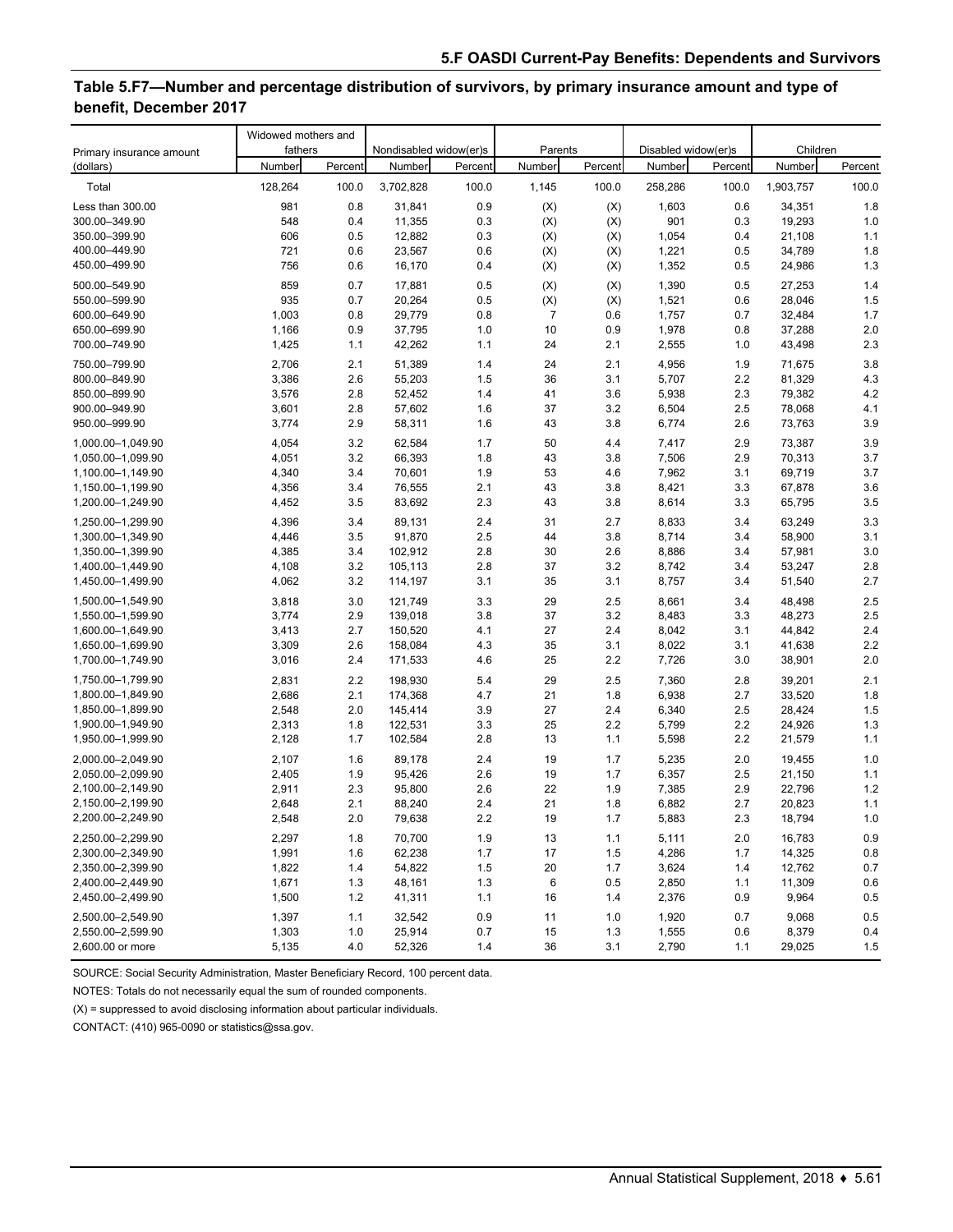### **Table 5.F8—Number of widow(er)s and total monthly benefits, by type of benefit, December 1950–2017**

|              |                        |                    |                        | Nondisabled-       |                |                      |                     |                    |  |
|--------------|------------------------|--------------------|------------------------|--------------------|----------------|----------------------|---------------------|--------------------|--|
|              | Total                  |                    |                        | Widows             | Widowers       |                      | Disabled widow(er)s |                    |  |
|              |                        | Total monthly      |                        | Total monthly      |                | <b>Total monthly</b> |                     | Total monthly      |  |
|              |                        | benefits           |                        | benefits           |                | benefits             |                     | benefits           |  |
|              |                        | (thousands of      |                        | (thousands of      |                | (thousands of        |                     | (thousands of      |  |
| Year         | Number                 | dollars)           | Number                 | dollars)           | Number         | dollars)             | Number              | dollars)           |  |
| 1950         | 314,189                | 11,481             | 314,126                | 11,479             | 63             | $\sqrt{2}$           | $\ldots$            |                    |  |
| 1951         | 384,265                | 13,849             | 384,011                | 13,841             | 254            | 8                    | .                   | .                  |  |
| 1952         | 454,563                | 18,482             | 454,064                | 18,466             | 499            | 17                   | .                   | .                  |  |
| 1953<br>1954 | 540,653<br>638,091     | 22,096<br>29,526   | 539,854<br>637,012     | 22,069<br>29,483   | 799<br>1,079   | 27<br>42             | .                   |                    |  |
|              |                        |                    |                        |                    |                |                      | $\cdots$            | .                  |  |
| 1955         | 701,360                | 34,152             | 700,294                | 34,103             | 1,066          | 50                   | .                   | $\cdots$           |  |
| 1956         | 913,069                | 45,780             | 911,841                | 45,722             | 1,228          | 58                   | .                   | $\cdots$           |  |
| 1957<br>1958 | 1,095,137<br>1,232,583 | 55,944<br>63,977   | 1,093,645<br>1,230,953 | 55,872<br>63,897   | 1,492<br>1,630 | 71<br>80             | .                   | $\sim$ .           |  |
| 1959         | 1,393,587              | 79,047             | 1,391,686              | 78,946             | 1,901          | 101                  | .                   | $\cdots$           |  |
|              |                        |                    |                        |                    |                |                      | .                   | .                  |  |
| 1960         | 1,543,843              | 89,054             | 1,541,790              | 88,943             | 2,053          | 110                  | .                   | .                  |  |
| 1961<br>1962 | 1,697,308<br>1,859,191 | 110,179<br>122,475 | 1,694,977<br>1,856,658 | 110,035<br>122,318 | 2,331<br>2,533 | 144<br>157           | .                   | .                  |  |
| 1963         | 2,010,769              | 134,403            | 2,008,102              | 134,234            | 2,667          | 168                  | .                   | .                  |  |
| 1964         | 2,158,912              | 146,476            | 2,156,143              | 146,300            | 2,769          | 176                  | .<br>.              | .                  |  |
|              |                        |                    |                        |                    |                |                      |                     |                    |  |
| 1965<br>1966 | 2,371,433<br>2,602,015 | 174,883<br>192.821 | 2,368,629<br>2,599,178 | 174,688<br>192,620 | 2,804<br>2,837 | 195<br>200           | .                   | $\sim$             |  |
| 1967         | 2,769,618              | 207,692            | 2,766,736              | 207,487            | 2,882          | 205                  | $\cdots$            | $\cdots$           |  |
| 1968         | 2,937,890              | 253,924            | 2,913,376              | 252,123            | 2,951          | 242                  | .<br>21,563         | $\ddotsc$<br>1,558 |  |
| 1969         | 3,091,710              | 269,799            | 3,049,177              | 266,741            | 3,064          | 255                  | 39,469              | 2,803              |  |
| 1970         |                        |                    |                        | 323,912            | 3,033          | 293                  | 49,281              | 4,041              |  |
| 1971         | 3,227,160<br>3,366,304 | 328,245<br>380,963 | 3,174,846<br>3,306,528 | 375,528            | 3,033          | 322                  | 56,743              | 5,113              |  |
| 1972         | 3,509,777              | 483,161            | 3,442,595              | 475,746            | 3,015          | 386                  | 64,167              | 7,029              |  |
| 1973         | 3,656,353              | 571,654            | 3,574,458              | 562,441            | 3,126          | 459                  | 78,769              | 8,754              |  |
| 1974         | 3,769,559              | 663,569            | 3,674,376              | 651,471            | 3,055          | 502                  | 92,128              | 11,596             |  |
| 1975         | 3,888,705              | 747,902            | 3,776,090              | 732,269            | 3,104          | 553                  | 109,511             | 15,080             |  |
| 1976         | 3,994,380              | 827,325            | 3,871,894              | 809,181            | 3,059          | 587                  | 119,427             | 17,557             |  |
| 1977         | 4,119,487              | 914,738            | 3,980,324              | 892,764            | 11,887         | 2,105                | 127,276             | 19,869             |  |
| 1978         | 4,211,710              | 1,005,929          | 4,066,673              | 981,615            | 15,287         | 2,845                | 129,751             | 21,469             |  |
| 1979         | 4,321,496              | 1,153,272          | 4,173,745              | 1,126,089          | 17,918         | 3,745                | 129,833             | 23,438             |  |
| 1980         | 4,410,515              | 1,358,836          | 4,262,607              | 1,327,814          | 20,328         | 4,866                | 127,580             | 26,156             |  |
| 1981         | 4,507,941              | 1,560,103          | 4,363,708              | 1,526,511          | 22,643         | 6,042                | 121,590             | 27,550             |  |
| 1982         | 4,594,961              | 1,724,392          | 4,453,575              | 1,689,073          | 25,014         | 7,144                | 116,372             | 28,175             |  |
| 1983         | 4,693,791              | 1,844,798          | 4,554,414              | 1,808,647          | 27,786         | 8,216                | 111,591             | 27,935             |  |
| 1984         | 4,779,190              | 1,973,203          | 4,640,805              | 1,930,807          | 29,234         | 8,970                | 109,151             | 33,426             |  |
| 1985         | 4,862,805              | 2,094,003          | 4,725,618              | 2,050,678          | 30,182         | 9,592                | 107,005             | 33,734             |  |
| 1986         | 4,928,019              | 2,175,345          | 4,789,969              | 2,131,049          | 31,076         | 10,092               | 106,974             | 34,204             |  |
| 1987         | 4,983,846              | 2,318,747          | 4,846,135              | 2,272,557          | 31,429         | 10,703               | 106,282             | 35,487             |  |
| 1988         | 5,028,822              | 2,461,945          | 4,892,829              | 2,414,239          | 32,870         | 11,816               | 103,123             | 35,892             |  |
| 1989         | 5,070,873              | 2,629,728          | 4,935,911              | 2,579,726          | 33,332         | 12,731               | 101,630             | 37,270             |  |
| 1990         | 5,111,482              | 2,827,012          | 4,976,420              | 2,773,818          | 34,073         | 13,916               | 100,989             | 39,278             |  |
| 1991         | 5,158,383              | 2,989,385          | 5,008,789              | 2,927,768          | 35,105         | 15,024               | 114,489             | 46,593             |  |
| 1992         | 5,205,375              | 3,138,250          | 5,037,583              | 3,066,568          | 36,468         | 16,178               | 131,324             | 55,504             |  |
| 1993         | 5,224,279              | 3,264,849          | 5,039,874              | 3,183,768          | 37,390         | 17,255               | 147,015             | 63,826             |  |
| 1994         | 5,232,379              | 3,394,982          | 5,034,219              | 3,305,229          | 37,484         | 18,043               | 160,676             | 71,710             |  |
| 1995         | 5,225,519              | 3,514,262          | 5,014,991              | 3,416,203          | 37,504         | 18,759               | 173,024             | 79,300             |  |
| 1996         | 5,209,812              | 3,639,632          | 4,990,079              | 3,534,268          | 37,822         | 19,692               | 181,911             | 85,671             |  |
| 1997         | 5,053,442              | 3,646,898          | 4,829,456              | 3,537,348          | 36,048         | 19,268               | 187,938             | 90,282             |  |
| 1998         | 4,989,855              | 3,685,349          | 4,759,829              | 3,571,047          | 35,845         | 19,683               | 194,181             | 94,619             |  |
| 1999         | 4,943,915              | 3,774,601          | 4,709,091              | 3,654,598          | 36,029         | 20,624               | 198,795             | 99,380             |  |

(Continued)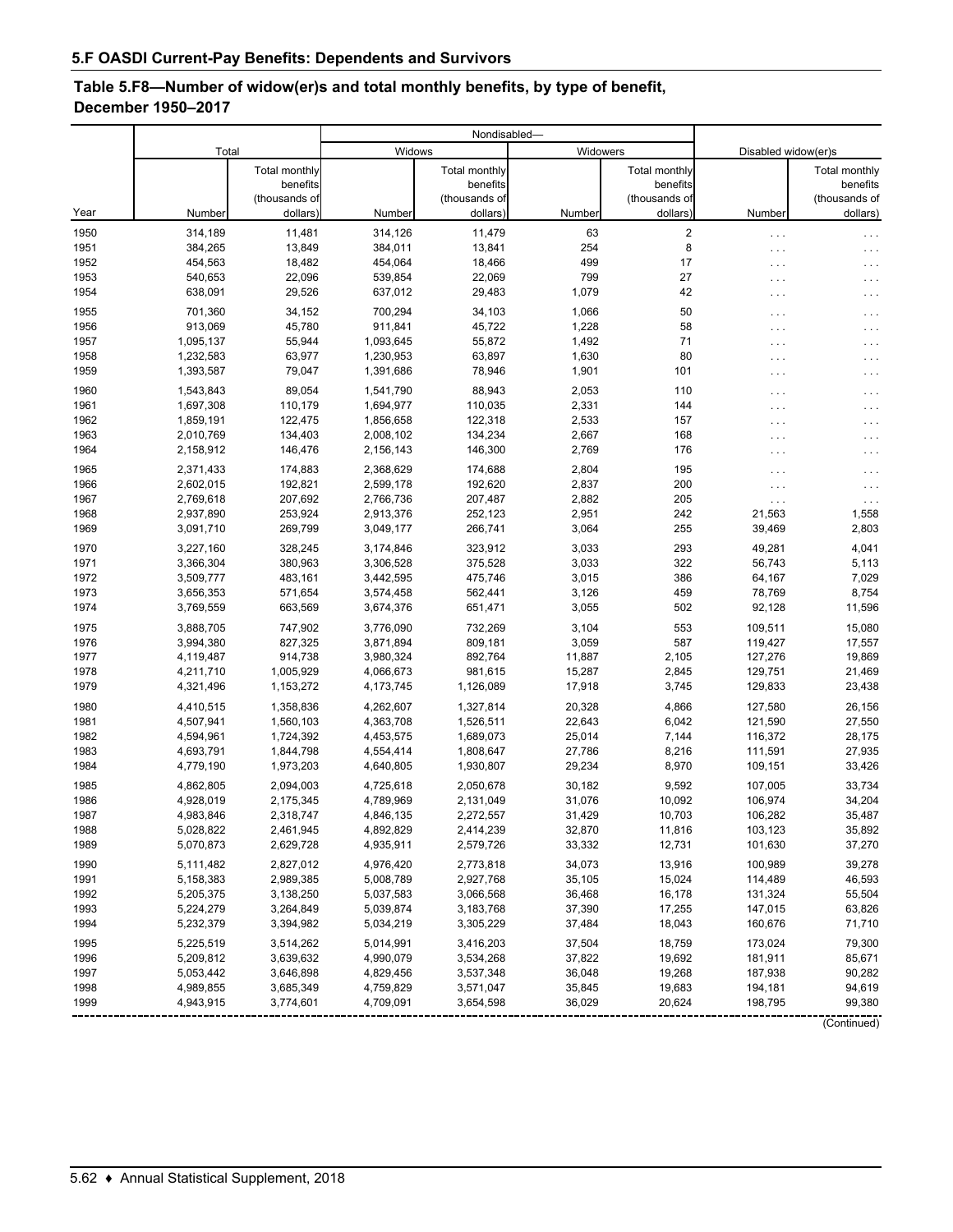### **Table 5.F8—Number of widow(er)s and total monthly benefits, by type of benefit, December 1950–2017—***Continued*

|      |           |                                                        |           | Nondisabled-                                           |          |                                                        |                     |                                                        |  |
|------|-----------|--------------------------------------------------------|-----------|--------------------------------------------------------|----------|--------------------------------------------------------|---------------------|--------------------------------------------------------|--|
|      | Total     |                                                        | Widows    |                                                        | Widowers |                                                        | Disabled widow(er)s |                                                        |  |
| Year | Number    | Total monthly<br>benefits<br>(thousands of<br>dollars) | Number    | Total monthly<br>benefits<br>(thousands of<br>dollars) | Number   | Total monthly<br>benefits<br>(thousands of<br>dollars) | Number              | Total monthly<br>benefits<br>(thousands of<br>dollars) |  |
| 2000 | 4,901,437 | 3,912,527                                              | 4,663,228 | 3,785,532                                              | 36,782   | 22,322                                                 | 201,427             | 104,674                                                |  |
| 2001 | 4,828,327 | 3,997,687                                              | 4,586,677 | 3,864,251                                              | 37,407   | 23,822                                                 | 204,243             | 109,615                                                |  |
| 2002 | 4,770,638 | 4,043,051                                              | 4,524,020 | 3,903,384                                              | 39,260   | 26,020                                                 | 207,358             | 113,648                                                |  |
| 2003 | 4,707,215 | 4,110,963                                              | 4,456,446 | 3,964,035                                              | 41,410   | 28,892                                                 | 209,359             | 118,035                                                |  |
| 2004 | 4,643,035 | 4,200,895                                              | 4,388,305 | 4,045,712                                              | 43,995   | 32,379                                                 | 210,735             | 122,803                                                |  |
| 2005 | 4,568,991 | 4,339,977                                              | 4,310,330 | 4,174,318                                              | 45,660   | 35,856                                                 | 213,001             | 129,804                                                |  |
| 2006 | 4.493.620 | 4,445,576                                              | 4,225,561 | 4,267,017                                              | 47.881   | 39.700                                                 | 220,178             | 138,859                                                |  |
| 2007 | 4,436,338 | 4,526,864                                              | 4,160,409 | 4,337,586                                              | 50,947   | 44,045                                                 | 224,982             | 145,233                                                |  |
| 2008 | 4,380,164 | 4,773,510                                              | 4,094,903 | 4,564,447                                              | 55,254   | 51,821                                                 | 230,007             | 157,243                                                |  |
| 2009 | 4,326,976 | 4,757,157                                              | 4,030,494 | 4,538,025                                              | 60,002   | 57,695                                                 | 236,480             | 161,437                                                |  |
| 2010 | 4,285,913 | 4,748,771                                              | 3,975,424 | 4,517,797                                              | 65,536   | 64,086                                                 | 244,953             | 166,888                                                |  |
| 2011 | 4.239.078 | 4,901,142                                              | 3,916,765 | 4.651.268                                              | 71,302   | 73,278                                                 | 251,011             | 176,596                                                |  |
| 2012 | 4,193,431 | 4,967,481                                              | 3,860,506 | 4,703,820                                              | 77,453   | 81,901                                                 | 255,472             | 181,760                                                |  |
| 2013 | 4,138,924 | 5,013,184                                              | 3,798,108 | 4,738,188                                              | 83.568   | 90.604                                                 | 257,248             | 184,392                                                |  |
| 2014 | 4,092,402 | 5,078,097                                              | 3,743,788 | 4,790,260                                              | 90,743   | 101,120                                                | 257,871             | 186,717                                                |  |
| 2015 | 4,049,705 | 5,061,912                                              | 3,691,010 | 4,763,538                                              | 99,364   | 111,885                                                | 259.331             | 186,488                                                |  |
| 2016 | 4,004,169 | 5,057,697                                              | 3,637,690 | 4,749,017                                              | 107,272  | 122,660                                                | 259,207             | 186,020                                                |  |
| 2017 | 3,961,114 | 5,144,568                                              | 3,587,508 | 4,820,152                                              | 115,320  | 136,012                                                | 258,286             | 188,404                                                |  |

SOURCE: Social Security Administration, Master Beneficiary Record, 100 percent data.

NOTES: Totals do not necessarily equal the sum of rounded components.

. . . = not applicable.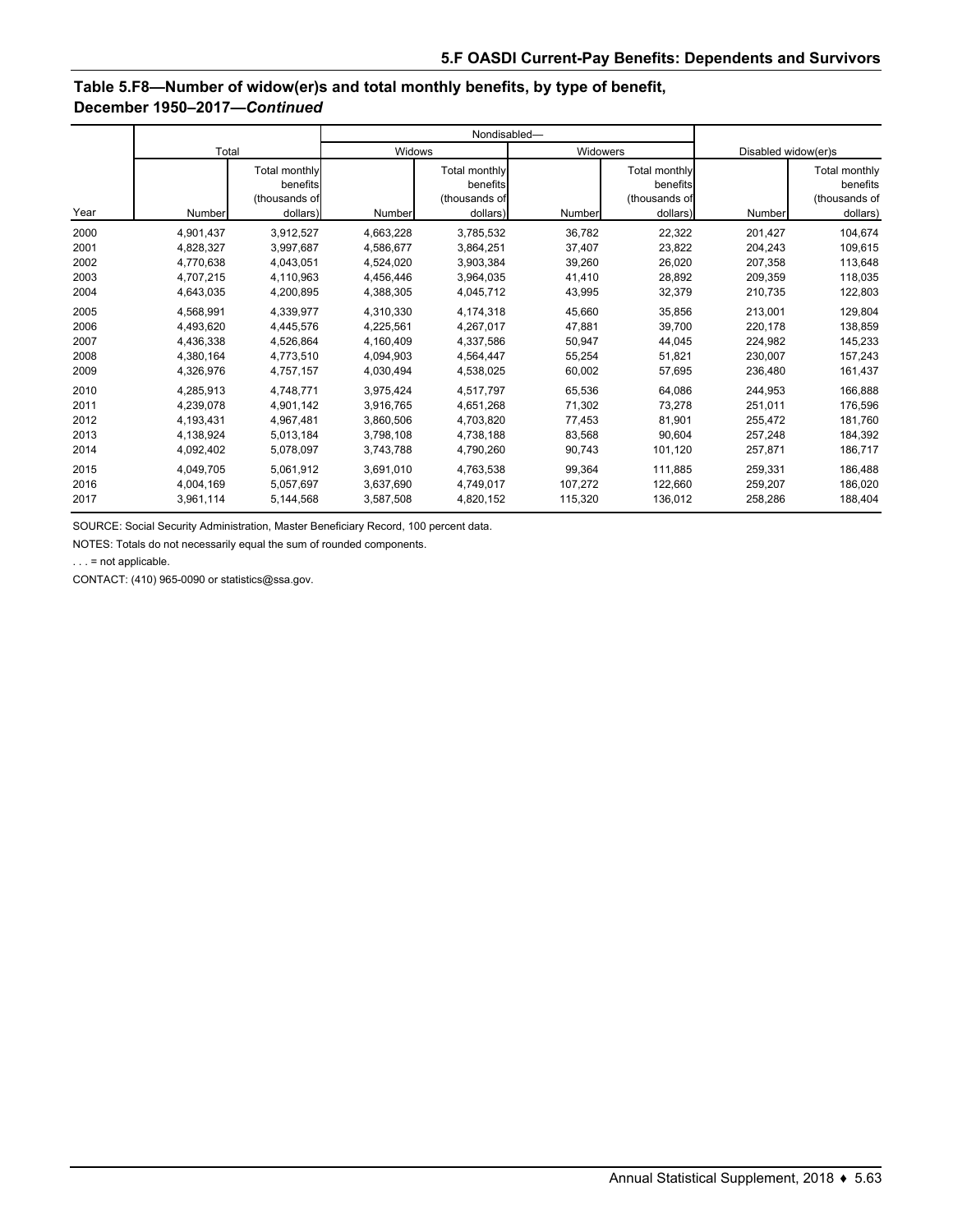# **Table 5.F9—Number, percentage, and average monthly benefit, by year of entitlement as nondisabled widow(er), December 2017**

| Year of entitlement | Number    | Percentage distribution | Cumulative percentage <sup>a</sup> | Average monthly benefit (dollars) |
|---------------------|-----------|-------------------------|------------------------------------|-----------------------------------|
| Total               | 3,702,828 | 100.0                   | $\ldots$                           | 1,338.48                          |
| 2017                | 258,750   | 7.0                     | 7.0                                | 1,392.13                          |
| 2016                | 271,348   | 7.3                     | 14.3                               | 1,389.34                          |
| 2015                | 257,452   | 7.0                     | 21.3                               | 1,395.91                          |
| 2014                | 238,868   | 6.5                     | 27.7                               | 1,398.96                          |
| 2013                | 213,696   | 5.8                     | 33.5                               | 1,390.94                          |
| 2012                | 196,041   | 5.3                     | 38.8                               | 1,393.86                          |
| 2011                | 177,091   | 4.8                     | 43.6                               | 1,397.81                          |
| 2010                | 164,649   | 4.4                     | 48.0                               | 1,399.10                          |
| 2009                | 154,738   | 4.2                     | 52.2                               | 1,395.35                          |
| 2008                | 142,865   | 3.9                     | 56.1                               | 1,389.26                          |
| 2007                | 128,680   | 3.5                     | 59.5                               | 1,379.00                          |
| 2006                | 117,812   | 3.2                     | 62.7                               | 1,365.82                          |
| 2005                | 112,065   | 3.0                     | 65.7                               | 1,351.76                          |
| 2004                | 108,864   | 2.9                     | 68.7                               | 1,347.01                          |
| 2003                | 105,309   | 2.8                     | 71.5                               | 1,335.71                          |
| 2002                | 98,041    | 2.6                     | 74.2                               | 1,315.23                          |
| 2001                | 91,458    | 2.5                     | 76.6                               | 1,299.26                          |
| 2000                | 87,065    | 2.4                     | 79.0                               | 1,289.85                          |
| 1999                | 81,162    | 2.2                     | 81.2                               | 1,269.72                          |
| 1998                | 75,654    | 2.0                     | 83.2                               | 1,255.59                          |
| 1997                | 69,956    | 1.9                     | 85.1                               | 1,240.72                          |
| 1996                | 65,961    | 1.8                     | 86.9                               | 1,232.51                          |
| 1995                | 61,973    | 1.7                     | 88.6                               | 1,225.36                          |
| 1994                | 57,925    | 1.6                     | 90.1                               | 1,213.80                          |
| 1993                | 52,988    | 1.4                     | 91.6                               | 1,202.07                          |
| 1992                | 49,020    | 1.3                     | 92.9                               | 1,186.38                          |
| 1991                | 43,912    | 1.2                     | 94.1                               | 1,167.34                          |
| 1990                | 39,678    | 1.1                     | 95.1                               | 1,150.61                          |
| 1989                | 34,460    | 0.9                     | 96.1                               | 1,136.38                          |
| 1988                | 30,208    | 0.8                     | 96.9                               | 1,114.70                          |
| 1987                | 25,966    | 0.7                     | 97.6                               | 1,101.78                          |
| 1986                | 21,604    | 0.6                     | 98.2                               | 1,084.17                          |
| 1985                | 17,521    | 0.5                     | 98.6                               | 1,066.22                          |
| 1984                | 14,162    | 0.4                     | 99.0                               | 1,047.44                          |
| 1983                | 11,160    | 0.3                     | 99.3                               | 1,030.73                          |
| 1982                | 8,172     | 0.2                     | 99.6                               | 1,024.38                          |
| 1981                | 5,999     | 0.2                     | 99.7                               | 999.17                            |
| 1980                | 3,967     | 0.1                     | 99.8                               | 980.12                            |
| 1979                | 2,526     | 0.1                     | 99.9                               | 962.93                            |
| Before 1979         | 4,062     | 0.1                     | 100.0                              | 906.91                            |

SOURCE: Social Security Administration, Master Beneficiary Record, 100 percent data.

NOTES: Because entitlements can be awarded retroactively, data for current and prior years are subject to revision with each annual update of this table.

Totals do not necessarily equal the sum of rounded components.

. . . = not applicable.

a. Represents those entitled in specified year or later.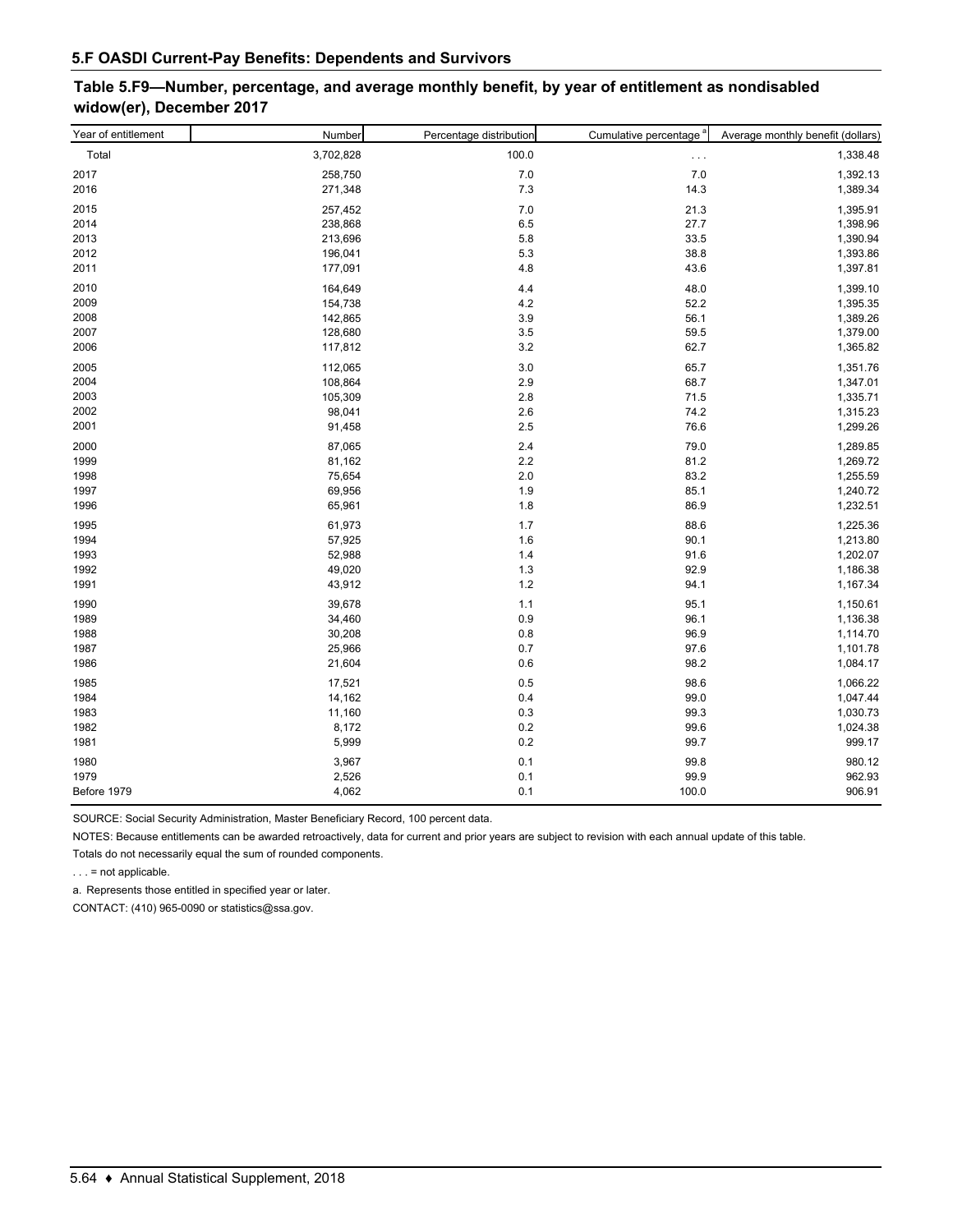# **Table 5.F10—Number, percentage, and average monthly benefit, by year of entitlement as disabled widow(er), December 2017**

| Year of entitlement | Number  | Percentage distribution | Cumulative percentage <sup>a</sup> | Average monthly benefit (dollars) |
|---------------------|---------|-------------------------|------------------------------------|-----------------------------------|
| Total               | 258,286 | 100.0                   | $\cdots$                           | 729.44                            |
| 2017                | 14,505  | 5.6                     | 5.6                                | 714.89                            |
| 2016                | 22,889  | 8.9                     | 14.5                               | 708.86                            |
| 2015                | 25,359  | 9.8                     | 24.3                               | 707.34                            |
| 2014                | 26,126  | 10.1                    | 34.4                               | 712.04                            |
| 2013                | 26,333  | 10.2                    | 44.6                               | 709.82                            |
| 2012                | 26,064  | 10.1                    | 54.7                               | 721.67                            |
| 2011                | 24,466  | 9.5                     | 64.2                               | 733.67                            |
| 2010                | 21,457  | 8.3                     | 72.5                               | 742.63                            |
| 2009                | 17,622  | 6.8                     | 79.3                               | 742.19                            |
| 2008                | 14,304  | 5.5                     | 84.8                               | 757.42                            |
| 2007                | 11,172  | 4.3                     | 89.2                               | 749.92                            |
| 2006                | 8,618   | 3.3                     | 92.5                               | 749.80                            |
| 2005                | 6,954   | 2.7                     | 95.2                               | 760.11                            |
| 2004                | 5,565   | 2.2                     | 97.3                               | 790.15                            |
| 2003                | 4,084   | 1.6                     | 98.9                               | 788.91                            |
| 2002                | 2,768   | 1.1                     | 100.0                              | 804.27                            |

SOURCE: Social Security Administration, Master Beneficiary Record, 100 percent data.

NOTES: Because entitlements can be awarded retroactively, data for current and prior years are subject to revision with each annual update of this table.

Totals do not necessarily equal the sum of rounded components.

. . . = not applicable.

a. Represents those entitled in specified year or later.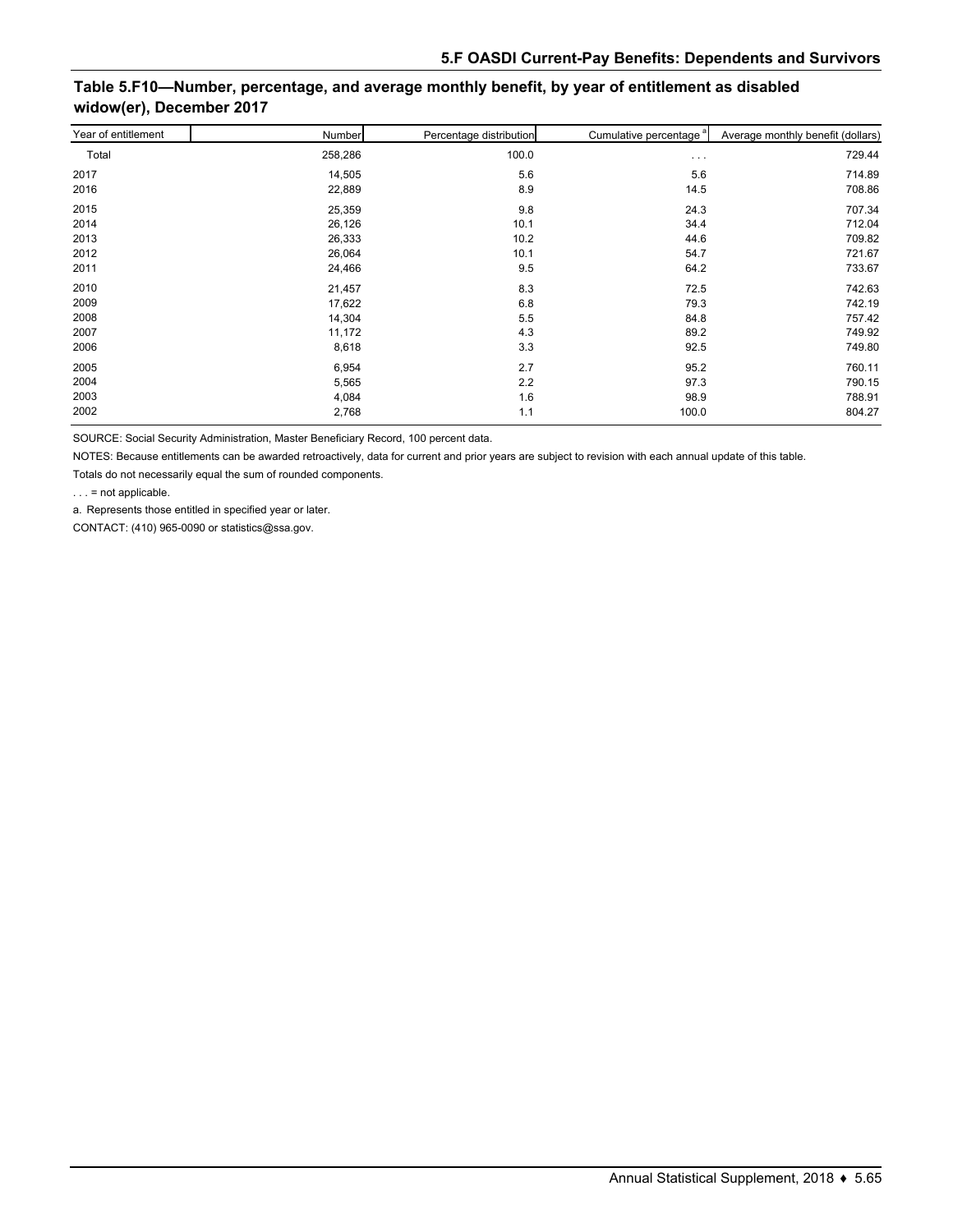#### **Table 5.F11—Percentage distribution of nondisabled widow(er)s, by monthly benefit and age, December 2017**

| Total, 60<br>Monthly benefit (dollars)<br>or older<br>$60 - 61$<br>$62 - 64$<br>65-69<br>$70 - 74$<br>75-79<br>$80 - 84$<br>85-89<br>90 or older<br>Total<br>3,702,828<br>117,440<br>315,162<br>689,886<br>521,445<br>511,695<br>535,703<br>527,109<br>484,388<br>Number<br>100.0<br>100.0<br>100.0<br>100.0<br>100.0<br>100.0<br>100.0<br>100.0<br>100.0<br>Percent<br>Less than 300.00<br>1.8<br>2.4<br>2.9<br>1.5<br>2.0<br>1.9<br>1.8<br>1.3<br>1.6<br>0.7<br>0.8<br>0.8<br>0.5<br>0.6<br>0.7<br>0.8<br>0.7<br>0.7<br>300.00-349.90<br>0.7<br>0.8<br>0.9<br>0.5<br>0.6<br>0.7<br>1.0<br>350.00-399.90<br>0.7<br>0.7<br>400.00-449.90<br>0.8<br>1.0<br>0.9<br>0.6<br>0.7<br>0.8<br>0.9<br>0.8<br>1.1<br>0.7<br>0.9<br>1.0<br>0.9<br>1.1<br>450.00-499.90<br>0.9<br>1.0<br>1.0<br>1.0<br>$1.2$<br>1.3<br>500.00-549.90<br>1.2<br>1.4<br>0.9<br>1.1<br>1.3<br>1.3<br>1.3<br>1.5<br>550.00-599.90<br>1.4<br>2.1<br>1.7<br>1.1<br>1.3<br>1.5<br>1.6<br>1.4<br>600.00-649.90<br>1.7<br>2.7<br>2.1<br>1.7<br>1.6<br>1.4<br>1.6<br>1.8<br>1.7<br>650.00-699.90<br>1.8<br>2.7<br>2.3<br>1.5<br>1.9<br>1.9<br>1.7<br>1.7<br>1.8<br>1.9<br>2.9<br>2.5<br>1.7<br>2.0<br>2.0<br>1.9<br>700.00-749.90<br>1.8<br>1.8<br>750.00-799.90<br>2.6<br>1.9<br>2.0<br>2.0<br>2.1<br>3.0<br>2.0<br>2.0<br>1.9<br>2.2<br>2.2<br>800.00-849.90<br>3.2<br>2.8<br>2.0<br>2.0<br>2.1<br>2.2<br>2.3<br>2.3<br>3.3<br>2.8<br>2.1<br>2.0<br>2.2<br>2.3<br>2.3<br>2.6<br>850.00-899.90<br>2.5<br>2.2<br>2.3<br>2.5<br>2.8<br>900.00-949.90<br>3.4<br>3.0<br>2.1<br>2.5<br>950.00-999.90<br>2.7<br>3.5<br>3.2<br>2.3<br>2.3<br>2.4<br>2.7<br>2.8<br>3.1<br>3.2<br>1,000.00-1,049.90<br>2.8<br>3.6<br>3.3<br>2.5<br>2.3<br>2.5<br>2.9<br>2.9<br>3.0<br>3.6<br>3.4<br>2.7<br>2.5<br>2.8<br>3.2<br>3.2<br>3.6<br>1.050.00-1.099.90<br>3.3<br>3.8<br>3.5<br>2.8<br>2.6<br>3.0<br>3.6<br>4.0<br>1,100.00-1,149.90<br>3.4<br>3.5<br>3.8<br>3.6<br>3.0<br>2.8<br>3.2<br>3.7<br>4.1<br>4.6<br>1,150.00-1,199.90<br>3.8<br>3.2<br>3.5<br>4.3<br>4.8<br>1,200.00-1,249.90<br>3.7<br>3.6<br>3.0<br>4.8<br>1,250.00-1,299.90<br>4.3<br>3.8<br>3.7<br>3.3<br>3.3<br>4.1<br>5.3<br>5.3<br>5.4<br>4.3<br>3.7<br>3.6<br>3.3<br>3.4<br>4.2<br>5.2<br>4.9<br>5.6<br>1,300.00-1,349.90<br>1,350.00-1,399.90<br>4.2<br>3.4<br>3.4<br>3.3<br>3.4<br>4.3<br>4.8<br>4.7<br>5.4<br>4.2<br>3.2<br>3.4<br>3.3<br>4.3<br>4.6<br>5.5<br>4.9<br>1,400.00-1,449.90<br>3.4<br>3.6<br>4.5<br>1,450.00-1,499.90<br>4.4<br>3.2<br>3.4<br>3.8<br>4.4<br>5.1<br>6.0<br>1,500.00-1,549.90<br>3.5<br>4.2<br>3.8<br>4.0<br>4.0<br>4.0<br>4.3<br>4.8<br>5.0<br>1,550.00-1,599.90<br>3.8<br>3.8<br>4.0<br>4.0<br>4.0<br>4.0<br>4.2<br>3.5<br>3.0<br>3.5<br>3.9<br>3.8<br>3.9<br>2.9<br>1,600.00-1,649.90<br>3.9<br>3.7<br>3.4<br>2.8<br>3.3<br>3.8<br>3.9<br>3.3<br>2.6<br>2.9<br>1,650.00-1,699.90<br>3.6<br>3.6<br>2.6<br>1,700.00-1,749.90<br>3.1<br>2.5<br>2.7<br>2.5<br>3.1<br>3.4<br>3.8<br>3.9<br>3.1<br>2.3<br>1,750.00-1,799.90<br>3.0<br>2.7<br>3.1<br>3.6<br>3.7<br>2.9<br>2.5<br>2.5<br>2.7<br>2.2<br>2.6<br>2.3<br>3.3<br>3.1<br>2.6<br>2.0<br>1.8<br>1,800.00-1,849.90<br>2.2<br>2.4<br>3.0<br>2.6<br>2.3<br>1.8<br>1.3<br>1,850.00-1,899.90<br>1.9<br>1.6<br>1,900.00-1,949.90<br>1.8<br>1.5<br>2.0<br>2.5<br>2.0<br>1.2<br>1.1<br>2.3<br>1.4<br>1.5<br>2.1<br>2.2<br>1.8<br>0.9<br>1,950.00-1,999.90<br>1.1<br>1.4<br>1.1<br>1.0<br>2,000.00-2,049.90<br>1.3<br>0.9<br>1.0<br>2.0<br>2.0<br>1.5<br>0.9<br>0.7<br>0.7<br>2,050.00-2,099.90<br>1.1<br>0.5<br>0.8<br>1.8<br>1.8<br>1.3<br>0.7<br>0.6<br>0.6<br>2,100.00-2,149.90<br>1.0<br>0.3<br>0.6<br>1.7<br>1.6<br>1.1<br>0.6<br>0.5<br>0.5<br>2,150.00-2,199.90<br>$0.8\,$<br>0.5<br>0.9<br>0.5<br>0.5<br>0.1<br>1.4<br>1.4<br>0.4<br>2,200.00-2,249.90<br>0.7<br>0.1<br>1.2<br>$1.2$<br>0.4<br>0.4<br>0.4<br>0.3<br>0.8<br>2,250.00-2,299.90<br>0.6<br>0.2<br>1.1<br>$1.0$<br>0.6<br>0.4<br>0.3<br>0.4<br>(L)<br>2,300.00-2,349.90<br>0.5<br>(L)<br>0.1<br>0.9<br>0.9<br>0.6<br>0.3<br>0.3<br>0.3<br>2,350.00-2,399.90<br>0.4<br>0.8<br>0.3<br>0.3<br>0.1<br>0.8<br>0.4<br>0.3<br>(L)<br>2,400.00-2,449.90<br>0.4<br>0.7<br>0.2<br>0.3<br>(L)<br>0.1<br>0.6<br>0.4<br>0.2<br>2,450.00-2,499.90<br>0.3<br>0.6<br>0.2<br>0.2<br>(L)<br>(L)<br>0.5<br>0.3<br>0.2<br>2,500.00-2,549.90<br>0.3<br>(L)<br>0.2<br>0.2<br>0.2<br>(L)<br>0.5<br>0.4<br>0.2<br>0.2<br>0.4<br>0.2<br>0.2<br>2,550.00-2,599.90<br>(L)<br>(L)<br>0.3<br>0.2<br>0.2<br>2,600.00 or more<br>0.8<br>0.9<br>0.9<br>0.6<br>0.7<br>1.0<br>(L)<br>0.1<br>1.5 |                           |          |          |          |          |          |          |          |          |          |
|----------------------------------------------------------------------------------------------------------------------------------------------------------------------------------------------------------------------------------------------------------------------------------------------------------------------------------------------------------------------------------------------------------------------------------------------------------------------------------------------------------------------------------------------------------------------------------------------------------------------------------------------------------------------------------------------------------------------------------------------------------------------------------------------------------------------------------------------------------------------------------------------------------------------------------------------------------------------------------------------------------------------------------------------------------------------------------------------------------------------------------------------------------------------------------------------------------------------------------------------------------------------------------------------------------------------------------------------------------------------------------------------------------------------------------------------------------------------------------------------------------------------------------------------------------------------------------------------------------------------------------------------------------------------------------------------------------------------------------------------------------------------------------------------------------------------------------------------------------------------------------------------------------------------------------------------------------------------------------------------------------------------------------------------------------------------------------------------------------------------------------------------------------------------------------------------------------------------------------------------------------------------------------------------------------------------------------------------------------------------------------------------------------------------------------------------------------------------------------------------------------------------------------------------------------------------------------------------------------------------------------------------------------------------------------------------------------------------------------------------------------------------------------------------------------------------------------------------------------------------------------------------------------------------------------------------------------------------------------------------------------------------------------------------------------------------------------------------------------------------------------------------------------------------------------------------------------------------------------------------------------------------------------------------------------------------------------------------------------------------------------------------------------------------------------------------------------------------------------------------------------------------------------------------------------------------------------------------------------------------------------------------------------------------------------------------------------------------------------------------------------------------------------------------------------------------------------------------------------------------------------------------------------------------------------------------------------------------------------------------------------------------------------------------------------------------------------------------------------------------------------------------------------------------------------------------------------------------------------------------------------------------------------------------------------------------------------------------------------------------------------------------------------------------------------------------------------------------------------------------------------------------|---------------------------|----------|----------|----------|----------|----------|----------|----------|----------|----------|
|                                                                                                                                                                                                                                                                                                                                                                                                                                                                                                                                                                                                                                                                                                                                                                                                                                                                                                                                                                                                                                                                                                                                                                                                                                                                                                                                                                                                                                                                                                                                                                                                                                                                                                                                                                                                                                                                                                                                                                                                                                                                                                                                                                                                                                                                                                                                                                                                                                                                                                                                                                                                                                                                                                                                                                                                                                                                                                                                                                                                                                                                                                                                                                                                                                                                                                                                                                                                                                                                                                                                                                                                                                                                                                                                                                                                                                                                                                                                                                                                                                                                                                                                                                                                                                                                                                                                                                                                                                                                                                                      |                           |          |          |          |          |          |          |          |          |          |
|                                                                                                                                                                                                                                                                                                                                                                                                                                                                                                                                                                                                                                                                                                                                                                                                                                                                                                                                                                                                                                                                                                                                                                                                                                                                                                                                                                                                                                                                                                                                                                                                                                                                                                                                                                                                                                                                                                                                                                                                                                                                                                                                                                                                                                                                                                                                                                                                                                                                                                                                                                                                                                                                                                                                                                                                                                                                                                                                                                                                                                                                                                                                                                                                                                                                                                                                                                                                                                                                                                                                                                                                                                                                                                                                                                                                                                                                                                                                                                                                                                                                                                                                                                                                                                                                                                                                                                                                                                                                                                                      |                           |          |          |          |          |          |          |          |          |          |
|                                                                                                                                                                                                                                                                                                                                                                                                                                                                                                                                                                                                                                                                                                                                                                                                                                                                                                                                                                                                                                                                                                                                                                                                                                                                                                                                                                                                                                                                                                                                                                                                                                                                                                                                                                                                                                                                                                                                                                                                                                                                                                                                                                                                                                                                                                                                                                                                                                                                                                                                                                                                                                                                                                                                                                                                                                                                                                                                                                                                                                                                                                                                                                                                                                                                                                                                                                                                                                                                                                                                                                                                                                                                                                                                                                                                                                                                                                                                                                                                                                                                                                                                                                                                                                                                                                                                                                                                                                                                                                                      |                           |          |          |          |          |          |          |          |          |          |
|                                                                                                                                                                                                                                                                                                                                                                                                                                                                                                                                                                                                                                                                                                                                                                                                                                                                                                                                                                                                                                                                                                                                                                                                                                                                                                                                                                                                                                                                                                                                                                                                                                                                                                                                                                                                                                                                                                                                                                                                                                                                                                                                                                                                                                                                                                                                                                                                                                                                                                                                                                                                                                                                                                                                                                                                                                                                                                                                                                                                                                                                                                                                                                                                                                                                                                                                                                                                                                                                                                                                                                                                                                                                                                                                                                                                                                                                                                                                                                                                                                                                                                                                                                                                                                                                                                                                                                                                                                                                                                                      |                           |          |          |          |          |          |          |          |          |          |
|                                                                                                                                                                                                                                                                                                                                                                                                                                                                                                                                                                                                                                                                                                                                                                                                                                                                                                                                                                                                                                                                                                                                                                                                                                                                                                                                                                                                                                                                                                                                                                                                                                                                                                                                                                                                                                                                                                                                                                                                                                                                                                                                                                                                                                                                                                                                                                                                                                                                                                                                                                                                                                                                                                                                                                                                                                                                                                                                                                                                                                                                                                                                                                                                                                                                                                                                                                                                                                                                                                                                                                                                                                                                                                                                                                                                                                                                                                                                                                                                                                                                                                                                                                                                                                                                                                                                                                                                                                                                                                                      |                           |          |          |          |          |          |          |          |          |          |
|                                                                                                                                                                                                                                                                                                                                                                                                                                                                                                                                                                                                                                                                                                                                                                                                                                                                                                                                                                                                                                                                                                                                                                                                                                                                                                                                                                                                                                                                                                                                                                                                                                                                                                                                                                                                                                                                                                                                                                                                                                                                                                                                                                                                                                                                                                                                                                                                                                                                                                                                                                                                                                                                                                                                                                                                                                                                                                                                                                                                                                                                                                                                                                                                                                                                                                                                                                                                                                                                                                                                                                                                                                                                                                                                                                                                                                                                                                                                                                                                                                                                                                                                                                                                                                                                                                                                                                                                                                                                                                                      |                           |          |          |          |          |          |          |          |          |          |
|                                                                                                                                                                                                                                                                                                                                                                                                                                                                                                                                                                                                                                                                                                                                                                                                                                                                                                                                                                                                                                                                                                                                                                                                                                                                                                                                                                                                                                                                                                                                                                                                                                                                                                                                                                                                                                                                                                                                                                                                                                                                                                                                                                                                                                                                                                                                                                                                                                                                                                                                                                                                                                                                                                                                                                                                                                                                                                                                                                                                                                                                                                                                                                                                                                                                                                                                                                                                                                                                                                                                                                                                                                                                                                                                                                                                                                                                                                                                                                                                                                                                                                                                                                                                                                                                                                                                                                                                                                                                                                                      |                           |          |          |          |          |          |          |          |          |          |
|                                                                                                                                                                                                                                                                                                                                                                                                                                                                                                                                                                                                                                                                                                                                                                                                                                                                                                                                                                                                                                                                                                                                                                                                                                                                                                                                                                                                                                                                                                                                                                                                                                                                                                                                                                                                                                                                                                                                                                                                                                                                                                                                                                                                                                                                                                                                                                                                                                                                                                                                                                                                                                                                                                                                                                                                                                                                                                                                                                                                                                                                                                                                                                                                                                                                                                                                                                                                                                                                                                                                                                                                                                                                                                                                                                                                                                                                                                                                                                                                                                                                                                                                                                                                                                                                                                                                                                                                                                                                                                                      |                           |          |          |          |          |          |          |          |          |          |
|                                                                                                                                                                                                                                                                                                                                                                                                                                                                                                                                                                                                                                                                                                                                                                                                                                                                                                                                                                                                                                                                                                                                                                                                                                                                                                                                                                                                                                                                                                                                                                                                                                                                                                                                                                                                                                                                                                                                                                                                                                                                                                                                                                                                                                                                                                                                                                                                                                                                                                                                                                                                                                                                                                                                                                                                                                                                                                                                                                                                                                                                                                                                                                                                                                                                                                                                                                                                                                                                                                                                                                                                                                                                                                                                                                                                                                                                                                                                                                                                                                                                                                                                                                                                                                                                                                                                                                                                                                                                                                                      |                           |          |          |          |          |          |          |          |          |          |
|                                                                                                                                                                                                                                                                                                                                                                                                                                                                                                                                                                                                                                                                                                                                                                                                                                                                                                                                                                                                                                                                                                                                                                                                                                                                                                                                                                                                                                                                                                                                                                                                                                                                                                                                                                                                                                                                                                                                                                                                                                                                                                                                                                                                                                                                                                                                                                                                                                                                                                                                                                                                                                                                                                                                                                                                                                                                                                                                                                                                                                                                                                                                                                                                                                                                                                                                                                                                                                                                                                                                                                                                                                                                                                                                                                                                                                                                                                                                                                                                                                                                                                                                                                                                                                                                                                                                                                                                                                                                                                                      |                           |          |          |          |          |          |          |          |          |          |
|                                                                                                                                                                                                                                                                                                                                                                                                                                                                                                                                                                                                                                                                                                                                                                                                                                                                                                                                                                                                                                                                                                                                                                                                                                                                                                                                                                                                                                                                                                                                                                                                                                                                                                                                                                                                                                                                                                                                                                                                                                                                                                                                                                                                                                                                                                                                                                                                                                                                                                                                                                                                                                                                                                                                                                                                                                                                                                                                                                                                                                                                                                                                                                                                                                                                                                                                                                                                                                                                                                                                                                                                                                                                                                                                                                                                                                                                                                                                                                                                                                                                                                                                                                                                                                                                                                                                                                                                                                                                                                                      |                           |          |          |          |          |          |          |          |          |          |
|                                                                                                                                                                                                                                                                                                                                                                                                                                                                                                                                                                                                                                                                                                                                                                                                                                                                                                                                                                                                                                                                                                                                                                                                                                                                                                                                                                                                                                                                                                                                                                                                                                                                                                                                                                                                                                                                                                                                                                                                                                                                                                                                                                                                                                                                                                                                                                                                                                                                                                                                                                                                                                                                                                                                                                                                                                                                                                                                                                                                                                                                                                                                                                                                                                                                                                                                                                                                                                                                                                                                                                                                                                                                                                                                                                                                                                                                                                                                                                                                                                                                                                                                                                                                                                                                                                                                                                                                                                                                                                                      |                           |          |          |          |          |          |          |          |          |          |
|                                                                                                                                                                                                                                                                                                                                                                                                                                                                                                                                                                                                                                                                                                                                                                                                                                                                                                                                                                                                                                                                                                                                                                                                                                                                                                                                                                                                                                                                                                                                                                                                                                                                                                                                                                                                                                                                                                                                                                                                                                                                                                                                                                                                                                                                                                                                                                                                                                                                                                                                                                                                                                                                                                                                                                                                                                                                                                                                                                                                                                                                                                                                                                                                                                                                                                                                                                                                                                                                                                                                                                                                                                                                                                                                                                                                                                                                                                                                                                                                                                                                                                                                                                                                                                                                                                                                                                                                                                                                                                                      |                           |          |          |          |          |          |          |          |          |          |
|                                                                                                                                                                                                                                                                                                                                                                                                                                                                                                                                                                                                                                                                                                                                                                                                                                                                                                                                                                                                                                                                                                                                                                                                                                                                                                                                                                                                                                                                                                                                                                                                                                                                                                                                                                                                                                                                                                                                                                                                                                                                                                                                                                                                                                                                                                                                                                                                                                                                                                                                                                                                                                                                                                                                                                                                                                                                                                                                                                                                                                                                                                                                                                                                                                                                                                                                                                                                                                                                                                                                                                                                                                                                                                                                                                                                                                                                                                                                                                                                                                                                                                                                                                                                                                                                                                                                                                                                                                                                                                                      |                           |          |          |          |          |          |          |          |          |          |
|                                                                                                                                                                                                                                                                                                                                                                                                                                                                                                                                                                                                                                                                                                                                                                                                                                                                                                                                                                                                                                                                                                                                                                                                                                                                                                                                                                                                                                                                                                                                                                                                                                                                                                                                                                                                                                                                                                                                                                                                                                                                                                                                                                                                                                                                                                                                                                                                                                                                                                                                                                                                                                                                                                                                                                                                                                                                                                                                                                                                                                                                                                                                                                                                                                                                                                                                                                                                                                                                                                                                                                                                                                                                                                                                                                                                                                                                                                                                                                                                                                                                                                                                                                                                                                                                                                                                                                                                                                                                                                                      |                           |          |          |          |          |          |          |          |          |          |
|                                                                                                                                                                                                                                                                                                                                                                                                                                                                                                                                                                                                                                                                                                                                                                                                                                                                                                                                                                                                                                                                                                                                                                                                                                                                                                                                                                                                                                                                                                                                                                                                                                                                                                                                                                                                                                                                                                                                                                                                                                                                                                                                                                                                                                                                                                                                                                                                                                                                                                                                                                                                                                                                                                                                                                                                                                                                                                                                                                                                                                                                                                                                                                                                                                                                                                                                                                                                                                                                                                                                                                                                                                                                                                                                                                                                                                                                                                                                                                                                                                                                                                                                                                                                                                                                                                                                                                                                                                                                                                                      |                           |          |          |          |          |          |          |          |          |          |
|                                                                                                                                                                                                                                                                                                                                                                                                                                                                                                                                                                                                                                                                                                                                                                                                                                                                                                                                                                                                                                                                                                                                                                                                                                                                                                                                                                                                                                                                                                                                                                                                                                                                                                                                                                                                                                                                                                                                                                                                                                                                                                                                                                                                                                                                                                                                                                                                                                                                                                                                                                                                                                                                                                                                                                                                                                                                                                                                                                                                                                                                                                                                                                                                                                                                                                                                                                                                                                                                                                                                                                                                                                                                                                                                                                                                                                                                                                                                                                                                                                                                                                                                                                                                                                                                                                                                                                                                                                                                                                                      |                           |          |          |          |          |          |          |          |          |          |
|                                                                                                                                                                                                                                                                                                                                                                                                                                                                                                                                                                                                                                                                                                                                                                                                                                                                                                                                                                                                                                                                                                                                                                                                                                                                                                                                                                                                                                                                                                                                                                                                                                                                                                                                                                                                                                                                                                                                                                                                                                                                                                                                                                                                                                                                                                                                                                                                                                                                                                                                                                                                                                                                                                                                                                                                                                                                                                                                                                                                                                                                                                                                                                                                                                                                                                                                                                                                                                                                                                                                                                                                                                                                                                                                                                                                                                                                                                                                                                                                                                                                                                                                                                                                                                                                                                                                                                                                                                                                                                                      |                           |          |          |          |          |          |          |          |          |          |
|                                                                                                                                                                                                                                                                                                                                                                                                                                                                                                                                                                                                                                                                                                                                                                                                                                                                                                                                                                                                                                                                                                                                                                                                                                                                                                                                                                                                                                                                                                                                                                                                                                                                                                                                                                                                                                                                                                                                                                                                                                                                                                                                                                                                                                                                                                                                                                                                                                                                                                                                                                                                                                                                                                                                                                                                                                                                                                                                                                                                                                                                                                                                                                                                                                                                                                                                                                                                                                                                                                                                                                                                                                                                                                                                                                                                                                                                                                                                                                                                                                                                                                                                                                                                                                                                                                                                                                                                                                                                                                                      |                           |          |          |          |          |          |          |          |          |          |
|                                                                                                                                                                                                                                                                                                                                                                                                                                                                                                                                                                                                                                                                                                                                                                                                                                                                                                                                                                                                                                                                                                                                                                                                                                                                                                                                                                                                                                                                                                                                                                                                                                                                                                                                                                                                                                                                                                                                                                                                                                                                                                                                                                                                                                                                                                                                                                                                                                                                                                                                                                                                                                                                                                                                                                                                                                                                                                                                                                                                                                                                                                                                                                                                                                                                                                                                                                                                                                                                                                                                                                                                                                                                                                                                                                                                                                                                                                                                                                                                                                                                                                                                                                                                                                                                                                                                                                                                                                                                                                                      |                           |          |          |          |          |          |          |          |          |          |
|                                                                                                                                                                                                                                                                                                                                                                                                                                                                                                                                                                                                                                                                                                                                                                                                                                                                                                                                                                                                                                                                                                                                                                                                                                                                                                                                                                                                                                                                                                                                                                                                                                                                                                                                                                                                                                                                                                                                                                                                                                                                                                                                                                                                                                                                                                                                                                                                                                                                                                                                                                                                                                                                                                                                                                                                                                                                                                                                                                                                                                                                                                                                                                                                                                                                                                                                                                                                                                                                                                                                                                                                                                                                                                                                                                                                                                                                                                                                                                                                                                                                                                                                                                                                                                                                                                                                                                                                                                                                                                                      |                           |          |          |          |          |          |          |          |          |          |
|                                                                                                                                                                                                                                                                                                                                                                                                                                                                                                                                                                                                                                                                                                                                                                                                                                                                                                                                                                                                                                                                                                                                                                                                                                                                                                                                                                                                                                                                                                                                                                                                                                                                                                                                                                                                                                                                                                                                                                                                                                                                                                                                                                                                                                                                                                                                                                                                                                                                                                                                                                                                                                                                                                                                                                                                                                                                                                                                                                                                                                                                                                                                                                                                                                                                                                                                                                                                                                                                                                                                                                                                                                                                                                                                                                                                                                                                                                                                                                                                                                                                                                                                                                                                                                                                                                                                                                                                                                                                                                                      |                           |          |          |          |          |          |          |          |          |          |
|                                                                                                                                                                                                                                                                                                                                                                                                                                                                                                                                                                                                                                                                                                                                                                                                                                                                                                                                                                                                                                                                                                                                                                                                                                                                                                                                                                                                                                                                                                                                                                                                                                                                                                                                                                                                                                                                                                                                                                                                                                                                                                                                                                                                                                                                                                                                                                                                                                                                                                                                                                                                                                                                                                                                                                                                                                                                                                                                                                                                                                                                                                                                                                                                                                                                                                                                                                                                                                                                                                                                                                                                                                                                                                                                                                                                                                                                                                                                                                                                                                                                                                                                                                                                                                                                                                                                                                                                                                                                                                                      |                           |          |          |          |          |          |          |          |          |          |
|                                                                                                                                                                                                                                                                                                                                                                                                                                                                                                                                                                                                                                                                                                                                                                                                                                                                                                                                                                                                                                                                                                                                                                                                                                                                                                                                                                                                                                                                                                                                                                                                                                                                                                                                                                                                                                                                                                                                                                                                                                                                                                                                                                                                                                                                                                                                                                                                                                                                                                                                                                                                                                                                                                                                                                                                                                                                                                                                                                                                                                                                                                                                                                                                                                                                                                                                                                                                                                                                                                                                                                                                                                                                                                                                                                                                                                                                                                                                                                                                                                                                                                                                                                                                                                                                                                                                                                                                                                                                                                                      |                           |          |          |          |          |          |          |          |          |          |
|                                                                                                                                                                                                                                                                                                                                                                                                                                                                                                                                                                                                                                                                                                                                                                                                                                                                                                                                                                                                                                                                                                                                                                                                                                                                                                                                                                                                                                                                                                                                                                                                                                                                                                                                                                                                                                                                                                                                                                                                                                                                                                                                                                                                                                                                                                                                                                                                                                                                                                                                                                                                                                                                                                                                                                                                                                                                                                                                                                                                                                                                                                                                                                                                                                                                                                                                                                                                                                                                                                                                                                                                                                                                                                                                                                                                                                                                                                                                                                                                                                                                                                                                                                                                                                                                                                                                                                                                                                                                                                                      |                           |          |          |          |          |          |          |          |          |          |
|                                                                                                                                                                                                                                                                                                                                                                                                                                                                                                                                                                                                                                                                                                                                                                                                                                                                                                                                                                                                                                                                                                                                                                                                                                                                                                                                                                                                                                                                                                                                                                                                                                                                                                                                                                                                                                                                                                                                                                                                                                                                                                                                                                                                                                                                                                                                                                                                                                                                                                                                                                                                                                                                                                                                                                                                                                                                                                                                                                                                                                                                                                                                                                                                                                                                                                                                                                                                                                                                                                                                                                                                                                                                                                                                                                                                                                                                                                                                                                                                                                                                                                                                                                                                                                                                                                                                                                                                                                                                                                                      |                           |          |          |          |          |          |          |          |          |          |
|                                                                                                                                                                                                                                                                                                                                                                                                                                                                                                                                                                                                                                                                                                                                                                                                                                                                                                                                                                                                                                                                                                                                                                                                                                                                                                                                                                                                                                                                                                                                                                                                                                                                                                                                                                                                                                                                                                                                                                                                                                                                                                                                                                                                                                                                                                                                                                                                                                                                                                                                                                                                                                                                                                                                                                                                                                                                                                                                                                                                                                                                                                                                                                                                                                                                                                                                                                                                                                                                                                                                                                                                                                                                                                                                                                                                                                                                                                                                                                                                                                                                                                                                                                                                                                                                                                                                                                                                                                                                                                                      |                           |          |          |          |          |          |          |          |          |          |
|                                                                                                                                                                                                                                                                                                                                                                                                                                                                                                                                                                                                                                                                                                                                                                                                                                                                                                                                                                                                                                                                                                                                                                                                                                                                                                                                                                                                                                                                                                                                                                                                                                                                                                                                                                                                                                                                                                                                                                                                                                                                                                                                                                                                                                                                                                                                                                                                                                                                                                                                                                                                                                                                                                                                                                                                                                                                                                                                                                                                                                                                                                                                                                                                                                                                                                                                                                                                                                                                                                                                                                                                                                                                                                                                                                                                                                                                                                                                                                                                                                                                                                                                                                                                                                                                                                                                                                                                                                                                                                                      |                           |          |          |          |          |          |          |          |          |          |
|                                                                                                                                                                                                                                                                                                                                                                                                                                                                                                                                                                                                                                                                                                                                                                                                                                                                                                                                                                                                                                                                                                                                                                                                                                                                                                                                                                                                                                                                                                                                                                                                                                                                                                                                                                                                                                                                                                                                                                                                                                                                                                                                                                                                                                                                                                                                                                                                                                                                                                                                                                                                                                                                                                                                                                                                                                                                                                                                                                                                                                                                                                                                                                                                                                                                                                                                                                                                                                                                                                                                                                                                                                                                                                                                                                                                                                                                                                                                                                                                                                                                                                                                                                                                                                                                                                                                                                                                                                                                                                                      |                           |          |          |          |          |          |          |          |          |          |
|                                                                                                                                                                                                                                                                                                                                                                                                                                                                                                                                                                                                                                                                                                                                                                                                                                                                                                                                                                                                                                                                                                                                                                                                                                                                                                                                                                                                                                                                                                                                                                                                                                                                                                                                                                                                                                                                                                                                                                                                                                                                                                                                                                                                                                                                                                                                                                                                                                                                                                                                                                                                                                                                                                                                                                                                                                                                                                                                                                                                                                                                                                                                                                                                                                                                                                                                                                                                                                                                                                                                                                                                                                                                                                                                                                                                                                                                                                                                                                                                                                                                                                                                                                                                                                                                                                                                                                                                                                                                                                                      |                           |          |          |          |          |          |          |          |          |          |
|                                                                                                                                                                                                                                                                                                                                                                                                                                                                                                                                                                                                                                                                                                                                                                                                                                                                                                                                                                                                                                                                                                                                                                                                                                                                                                                                                                                                                                                                                                                                                                                                                                                                                                                                                                                                                                                                                                                                                                                                                                                                                                                                                                                                                                                                                                                                                                                                                                                                                                                                                                                                                                                                                                                                                                                                                                                                                                                                                                                                                                                                                                                                                                                                                                                                                                                                                                                                                                                                                                                                                                                                                                                                                                                                                                                                                                                                                                                                                                                                                                                                                                                                                                                                                                                                                                                                                                                                                                                                                                                      |                           |          |          |          |          |          |          |          |          |          |
|                                                                                                                                                                                                                                                                                                                                                                                                                                                                                                                                                                                                                                                                                                                                                                                                                                                                                                                                                                                                                                                                                                                                                                                                                                                                                                                                                                                                                                                                                                                                                                                                                                                                                                                                                                                                                                                                                                                                                                                                                                                                                                                                                                                                                                                                                                                                                                                                                                                                                                                                                                                                                                                                                                                                                                                                                                                                                                                                                                                                                                                                                                                                                                                                                                                                                                                                                                                                                                                                                                                                                                                                                                                                                                                                                                                                                                                                                                                                                                                                                                                                                                                                                                                                                                                                                                                                                                                                                                                                                                                      |                           |          |          |          |          |          |          |          |          |          |
|                                                                                                                                                                                                                                                                                                                                                                                                                                                                                                                                                                                                                                                                                                                                                                                                                                                                                                                                                                                                                                                                                                                                                                                                                                                                                                                                                                                                                                                                                                                                                                                                                                                                                                                                                                                                                                                                                                                                                                                                                                                                                                                                                                                                                                                                                                                                                                                                                                                                                                                                                                                                                                                                                                                                                                                                                                                                                                                                                                                                                                                                                                                                                                                                                                                                                                                                                                                                                                                                                                                                                                                                                                                                                                                                                                                                                                                                                                                                                                                                                                                                                                                                                                                                                                                                                                                                                                                                                                                                                                                      |                           |          |          |          |          |          |          |          |          |          |
|                                                                                                                                                                                                                                                                                                                                                                                                                                                                                                                                                                                                                                                                                                                                                                                                                                                                                                                                                                                                                                                                                                                                                                                                                                                                                                                                                                                                                                                                                                                                                                                                                                                                                                                                                                                                                                                                                                                                                                                                                                                                                                                                                                                                                                                                                                                                                                                                                                                                                                                                                                                                                                                                                                                                                                                                                                                                                                                                                                                                                                                                                                                                                                                                                                                                                                                                                                                                                                                                                                                                                                                                                                                                                                                                                                                                                                                                                                                                                                                                                                                                                                                                                                                                                                                                                                                                                                                                                                                                                                                      |                           |          |          |          |          |          |          |          |          |          |
|                                                                                                                                                                                                                                                                                                                                                                                                                                                                                                                                                                                                                                                                                                                                                                                                                                                                                                                                                                                                                                                                                                                                                                                                                                                                                                                                                                                                                                                                                                                                                                                                                                                                                                                                                                                                                                                                                                                                                                                                                                                                                                                                                                                                                                                                                                                                                                                                                                                                                                                                                                                                                                                                                                                                                                                                                                                                                                                                                                                                                                                                                                                                                                                                                                                                                                                                                                                                                                                                                                                                                                                                                                                                                                                                                                                                                                                                                                                                                                                                                                                                                                                                                                                                                                                                                                                                                                                                                                                                                                                      |                           |          |          |          |          |          |          |          |          |          |
|                                                                                                                                                                                                                                                                                                                                                                                                                                                                                                                                                                                                                                                                                                                                                                                                                                                                                                                                                                                                                                                                                                                                                                                                                                                                                                                                                                                                                                                                                                                                                                                                                                                                                                                                                                                                                                                                                                                                                                                                                                                                                                                                                                                                                                                                                                                                                                                                                                                                                                                                                                                                                                                                                                                                                                                                                                                                                                                                                                                                                                                                                                                                                                                                                                                                                                                                                                                                                                                                                                                                                                                                                                                                                                                                                                                                                                                                                                                                                                                                                                                                                                                                                                                                                                                                                                                                                                                                                                                                                                                      |                           |          |          |          |          |          |          |          |          |          |
|                                                                                                                                                                                                                                                                                                                                                                                                                                                                                                                                                                                                                                                                                                                                                                                                                                                                                                                                                                                                                                                                                                                                                                                                                                                                                                                                                                                                                                                                                                                                                                                                                                                                                                                                                                                                                                                                                                                                                                                                                                                                                                                                                                                                                                                                                                                                                                                                                                                                                                                                                                                                                                                                                                                                                                                                                                                                                                                                                                                                                                                                                                                                                                                                                                                                                                                                                                                                                                                                                                                                                                                                                                                                                                                                                                                                                                                                                                                                                                                                                                                                                                                                                                                                                                                                                                                                                                                                                                                                                                                      |                           |          |          |          |          |          |          |          |          |          |
|                                                                                                                                                                                                                                                                                                                                                                                                                                                                                                                                                                                                                                                                                                                                                                                                                                                                                                                                                                                                                                                                                                                                                                                                                                                                                                                                                                                                                                                                                                                                                                                                                                                                                                                                                                                                                                                                                                                                                                                                                                                                                                                                                                                                                                                                                                                                                                                                                                                                                                                                                                                                                                                                                                                                                                                                                                                                                                                                                                                                                                                                                                                                                                                                                                                                                                                                                                                                                                                                                                                                                                                                                                                                                                                                                                                                                                                                                                                                                                                                                                                                                                                                                                                                                                                                                                                                                                                                                                                                                                                      |                           |          |          |          |          |          |          |          |          |          |
|                                                                                                                                                                                                                                                                                                                                                                                                                                                                                                                                                                                                                                                                                                                                                                                                                                                                                                                                                                                                                                                                                                                                                                                                                                                                                                                                                                                                                                                                                                                                                                                                                                                                                                                                                                                                                                                                                                                                                                                                                                                                                                                                                                                                                                                                                                                                                                                                                                                                                                                                                                                                                                                                                                                                                                                                                                                                                                                                                                                                                                                                                                                                                                                                                                                                                                                                                                                                                                                                                                                                                                                                                                                                                                                                                                                                                                                                                                                                                                                                                                                                                                                                                                                                                                                                                                                                                                                                                                                                                                                      |                           |          |          |          |          |          |          |          |          |          |
|                                                                                                                                                                                                                                                                                                                                                                                                                                                                                                                                                                                                                                                                                                                                                                                                                                                                                                                                                                                                                                                                                                                                                                                                                                                                                                                                                                                                                                                                                                                                                                                                                                                                                                                                                                                                                                                                                                                                                                                                                                                                                                                                                                                                                                                                                                                                                                                                                                                                                                                                                                                                                                                                                                                                                                                                                                                                                                                                                                                                                                                                                                                                                                                                                                                                                                                                                                                                                                                                                                                                                                                                                                                                                                                                                                                                                                                                                                                                                                                                                                                                                                                                                                                                                                                                                                                                                                                                                                                                                                                      |                           |          |          |          |          |          |          |          |          |          |
|                                                                                                                                                                                                                                                                                                                                                                                                                                                                                                                                                                                                                                                                                                                                                                                                                                                                                                                                                                                                                                                                                                                                                                                                                                                                                                                                                                                                                                                                                                                                                                                                                                                                                                                                                                                                                                                                                                                                                                                                                                                                                                                                                                                                                                                                                                                                                                                                                                                                                                                                                                                                                                                                                                                                                                                                                                                                                                                                                                                                                                                                                                                                                                                                                                                                                                                                                                                                                                                                                                                                                                                                                                                                                                                                                                                                                                                                                                                                                                                                                                                                                                                                                                                                                                                                                                                                                                                                                                                                                                                      |                           |          |          |          |          |          |          |          |          |          |
|                                                                                                                                                                                                                                                                                                                                                                                                                                                                                                                                                                                                                                                                                                                                                                                                                                                                                                                                                                                                                                                                                                                                                                                                                                                                                                                                                                                                                                                                                                                                                                                                                                                                                                                                                                                                                                                                                                                                                                                                                                                                                                                                                                                                                                                                                                                                                                                                                                                                                                                                                                                                                                                                                                                                                                                                                                                                                                                                                                                                                                                                                                                                                                                                                                                                                                                                                                                                                                                                                                                                                                                                                                                                                                                                                                                                                                                                                                                                                                                                                                                                                                                                                                                                                                                                                                                                                                                                                                                                                                                      |                           |          |          |          |          |          |          |          |          |          |
|                                                                                                                                                                                                                                                                                                                                                                                                                                                                                                                                                                                                                                                                                                                                                                                                                                                                                                                                                                                                                                                                                                                                                                                                                                                                                                                                                                                                                                                                                                                                                                                                                                                                                                                                                                                                                                                                                                                                                                                                                                                                                                                                                                                                                                                                                                                                                                                                                                                                                                                                                                                                                                                                                                                                                                                                                                                                                                                                                                                                                                                                                                                                                                                                                                                                                                                                                                                                                                                                                                                                                                                                                                                                                                                                                                                                                                                                                                                                                                                                                                                                                                                                                                                                                                                                                                                                                                                                                                                                                                                      |                           |          |          |          |          |          |          |          |          |          |
|                                                                                                                                                                                                                                                                                                                                                                                                                                                                                                                                                                                                                                                                                                                                                                                                                                                                                                                                                                                                                                                                                                                                                                                                                                                                                                                                                                                                                                                                                                                                                                                                                                                                                                                                                                                                                                                                                                                                                                                                                                                                                                                                                                                                                                                                                                                                                                                                                                                                                                                                                                                                                                                                                                                                                                                                                                                                                                                                                                                                                                                                                                                                                                                                                                                                                                                                                                                                                                                                                                                                                                                                                                                                                                                                                                                                                                                                                                                                                                                                                                                                                                                                                                                                                                                                                                                                                                                                                                                                                                                      |                           |          |          |          |          |          |          |          |          |          |
|                                                                                                                                                                                                                                                                                                                                                                                                                                                                                                                                                                                                                                                                                                                                                                                                                                                                                                                                                                                                                                                                                                                                                                                                                                                                                                                                                                                                                                                                                                                                                                                                                                                                                                                                                                                                                                                                                                                                                                                                                                                                                                                                                                                                                                                                                                                                                                                                                                                                                                                                                                                                                                                                                                                                                                                                                                                                                                                                                                                                                                                                                                                                                                                                                                                                                                                                                                                                                                                                                                                                                                                                                                                                                                                                                                                                                                                                                                                                                                                                                                                                                                                                                                                                                                                                                                                                                                                                                                                                                                                      |                           |          |          |          |          |          |          |          |          |          |
|                                                                                                                                                                                                                                                                                                                                                                                                                                                                                                                                                                                                                                                                                                                                                                                                                                                                                                                                                                                                                                                                                                                                                                                                                                                                                                                                                                                                                                                                                                                                                                                                                                                                                                                                                                                                                                                                                                                                                                                                                                                                                                                                                                                                                                                                                                                                                                                                                                                                                                                                                                                                                                                                                                                                                                                                                                                                                                                                                                                                                                                                                                                                                                                                                                                                                                                                                                                                                                                                                                                                                                                                                                                                                                                                                                                                                                                                                                                                                                                                                                                                                                                                                                                                                                                                                                                                                                                                                                                                                                                      |                           |          |          |          |          |          |          |          |          |          |
|                                                                                                                                                                                                                                                                                                                                                                                                                                                                                                                                                                                                                                                                                                                                                                                                                                                                                                                                                                                                                                                                                                                                                                                                                                                                                                                                                                                                                                                                                                                                                                                                                                                                                                                                                                                                                                                                                                                                                                                                                                                                                                                                                                                                                                                                                                                                                                                                                                                                                                                                                                                                                                                                                                                                                                                                                                                                                                                                                                                                                                                                                                                                                                                                                                                                                                                                                                                                                                                                                                                                                                                                                                                                                                                                                                                                                                                                                                                                                                                                                                                                                                                                                                                                                                                                                                                                                                                                                                                                                                                      |                           |          |          |          |          |          |          |          |          |          |
|                                                                                                                                                                                                                                                                                                                                                                                                                                                                                                                                                                                                                                                                                                                                                                                                                                                                                                                                                                                                                                                                                                                                                                                                                                                                                                                                                                                                                                                                                                                                                                                                                                                                                                                                                                                                                                                                                                                                                                                                                                                                                                                                                                                                                                                                                                                                                                                                                                                                                                                                                                                                                                                                                                                                                                                                                                                                                                                                                                                                                                                                                                                                                                                                                                                                                                                                                                                                                                                                                                                                                                                                                                                                                                                                                                                                                                                                                                                                                                                                                                                                                                                                                                                                                                                                                                                                                                                                                                                                                                                      |                           |          |          |          |          |          |          |          |          |          |
|                                                                                                                                                                                                                                                                                                                                                                                                                                                                                                                                                                                                                                                                                                                                                                                                                                                                                                                                                                                                                                                                                                                                                                                                                                                                                                                                                                                                                                                                                                                                                                                                                                                                                                                                                                                                                                                                                                                                                                                                                                                                                                                                                                                                                                                                                                                                                                                                                                                                                                                                                                                                                                                                                                                                                                                                                                                                                                                                                                                                                                                                                                                                                                                                                                                                                                                                                                                                                                                                                                                                                                                                                                                                                                                                                                                                                                                                                                                                                                                                                                                                                                                                                                                                                                                                                                                                                                                                                                                                                                                      |                           |          |          |          |          |          |          |          |          |          |
|                                                                                                                                                                                                                                                                                                                                                                                                                                                                                                                                                                                                                                                                                                                                                                                                                                                                                                                                                                                                                                                                                                                                                                                                                                                                                                                                                                                                                                                                                                                                                                                                                                                                                                                                                                                                                                                                                                                                                                                                                                                                                                                                                                                                                                                                                                                                                                                                                                                                                                                                                                                                                                                                                                                                                                                                                                                                                                                                                                                                                                                                                                                                                                                                                                                                                                                                                                                                                                                                                                                                                                                                                                                                                                                                                                                                                                                                                                                                                                                                                                                                                                                                                                                                                                                                                                                                                                                                                                                                                                                      |                           |          |          |          |          |          |          |          |          |          |
|                                                                                                                                                                                                                                                                                                                                                                                                                                                                                                                                                                                                                                                                                                                                                                                                                                                                                                                                                                                                                                                                                                                                                                                                                                                                                                                                                                                                                                                                                                                                                                                                                                                                                                                                                                                                                                                                                                                                                                                                                                                                                                                                                                                                                                                                                                                                                                                                                                                                                                                                                                                                                                                                                                                                                                                                                                                                                                                                                                                                                                                                                                                                                                                                                                                                                                                                                                                                                                                                                                                                                                                                                                                                                                                                                                                                                                                                                                                                                                                                                                                                                                                                                                                                                                                                                                                                                                                                                                                                                                                      |                           |          |          |          |          |          |          |          |          |          |
|                                                                                                                                                                                                                                                                                                                                                                                                                                                                                                                                                                                                                                                                                                                                                                                                                                                                                                                                                                                                                                                                                                                                                                                                                                                                                                                                                                                                                                                                                                                                                                                                                                                                                                                                                                                                                                                                                                                                                                                                                                                                                                                                                                                                                                                                                                                                                                                                                                                                                                                                                                                                                                                                                                                                                                                                                                                                                                                                                                                                                                                                                                                                                                                                                                                                                                                                                                                                                                                                                                                                                                                                                                                                                                                                                                                                                                                                                                                                                                                                                                                                                                                                                                                                                                                                                                                                                                                                                                                                                                                      |                           |          |          |          |          |          |          |          |          |          |
|                                                                                                                                                                                                                                                                                                                                                                                                                                                                                                                                                                                                                                                                                                                                                                                                                                                                                                                                                                                                                                                                                                                                                                                                                                                                                                                                                                                                                                                                                                                                                                                                                                                                                                                                                                                                                                                                                                                                                                                                                                                                                                                                                                                                                                                                                                                                                                                                                                                                                                                                                                                                                                                                                                                                                                                                                                                                                                                                                                                                                                                                                                                                                                                                                                                                                                                                                                                                                                                                                                                                                                                                                                                                                                                                                                                                                                                                                                                                                                                                                                                                                                                                                                                                                                                                                                                                                                                                                                                                                                                      |                           |          |          |          |          |          |          |          |          |          |
|                                                                                                                                                                                                                                                                                                                                                                                                                                                                                                                                                                                                                                                                                                                                                                                                                                                                                                                                                                                                                                                                                                                                                                                                                                                                                                                                                                                                                                                                                                                                                                                                                                                                                                                                                                                                                                                                                                                                                                                                                                                                                                                                                                                                                                                                                                                                                                                                                                                                                                                                                                                                                                                                                                                                                                                                                                                                                                                                                                                                                                                                                                                                                                                                                                                                                                                                                                                                                                                                                                                                                                                                                                                                                                                                                                                                                                                                                                                                                                                                                                                                                                                                                                                                                                                                                                                                                                                                                                                                                                                      |                           |          |          |          |          |          |          |          |          |          |
|                                                                                                                                                                                                                                                                                                                                                                                                                                                                                                                                                                                                                                                                                                                                                                                                                                                                                                                                                                                                                                                                                                                                                                                                                                                                                                                                                                                                                                                                                                                                                                                                                                                                                                                                                                                                                                                                                                                                                                                                                                                                                                                                                                                                                                                                                                                                                                                                                                                                                                                                                                                                                                                                                                                                                                                                                                                                                                                                                                                                                                                                                                                                                                                                                                                                                                                                                                                                                                                                                                                                                                                                                                                                                                                                                                                                                                                                                                                                                                                                                                                                                                                                                                                                                                                                                                                                                                                                                                                                                                                      |                           |          |          |          |          |          |          |          |          |          |
|                                                                                                                                                                                                                                                                                                                                                                                                                                                                                                                                                                                                                                                                                                                                                                                                                                                                                                                                                                                                                                                                                                                                                                                                                                                                                                                                                                                                                                                                                                                                                                                                                                                                                                                                                                                                                                                                                                                                                                                                                                                                                                                                                                                                                                                                                                                                                                                                                                                                                                                                                                                                                                                                                                                                                                                                                                                                                                                                                                                                                                                                                                                                                                                                                                                                                                                                                                                                                                                                                                                                                                                                                                                                                                                                                                                                                                                                                                                                                                                                                                                                                                                                                                                                                                                                                                                                                                                                                                                                                                                      | Average benefit (dollars) | 1,338.48 | 1,200.80 | 1,251.58 | 1,441.85 | 1,424.32 | 1,344.31 | 1,288.71 | 1,293.39 | 1,286.72 |

SOURCE: Social Security Administration, Master Beneficiary Record, 100 percent data.

NOTES: Totals do not necessarily equal the sum of rounded components.

(L) = less than 0.05 percent.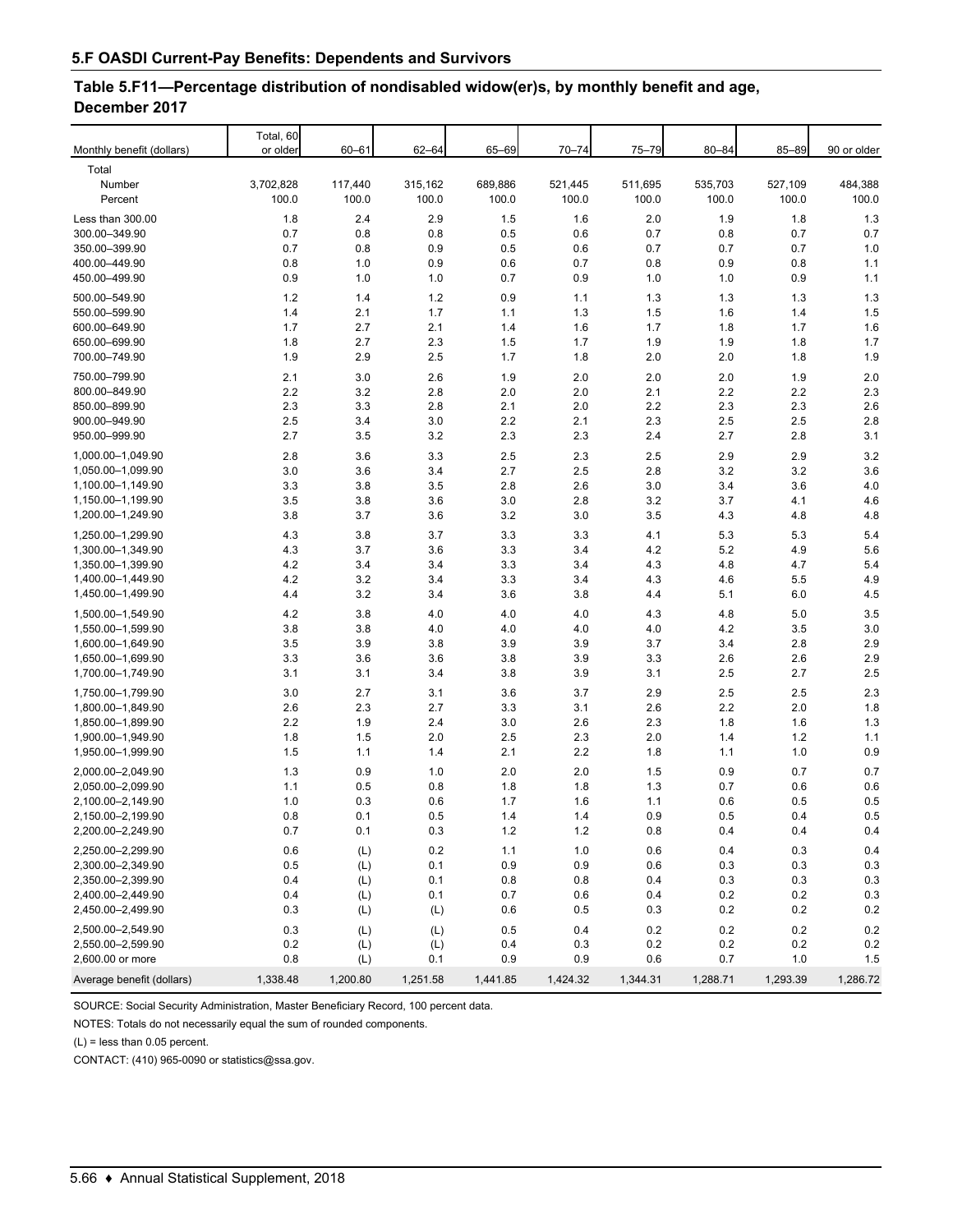# **Table 5.F12—Number of widowed and surviving divorced mothers and fathers and total monthly benefits, by type of benefit, December 1950–2017, selected years**

|      |         |               | Widowed  |                      |                             |               |                          |                               |                    |               |
|------|---------|---------------|----------|----------------------|-----------------------------|---------------|--------------------------|-------------------------------|--------------------|---------------|
|      | Total   |               |          |                      | With at least 1 child under |               |                          | Entitled solely because of at |                    |               |
|      |         |               | Subtotal |                      | age 16 <sup>a</sup>         |               | least 1 disabled child b |                               | Surviving divorced |               |
|      |         | Total monthly |          | <b>Total monthly</b> |                             | Total monthly |                          | <b>Total monthly</b>          |                    | Total monthly |
|      |         | benefits      |          | benefits             |                             | benefits      |                          | benefits                      |                    | benefits      |
|      |         | (thousands of |          | (thousands of        |                             | (thousands of |                          | (thousands of                 |                    | (thousands of |
| Year | Number  | dollars)      | Number   | dollars)             | Number                      | dollars)      | Number                   | dollars)                      | Number             | dollars)      |
| 1950 | 169,438 | 5,801         | 169,426  | 5,800                | 169,426                     | 5,800         | $\ldots$                 | $\ldots$                      | 12                 | C             |
| 1955 | 291,916 | 13,403        | 291,656  | 13,389               | 291,656                     | 13,389        | $\ldots$                 | $\ldots$                      | 260                | 14            |
| 1960 | 401,358 | 23,795        | 400,976  | 23,768               | 394,560                     | 23,383        | 6,416                    | 385                           | 382                | 27            |
| 1965 | 471,816 | 30,882        | 471,286  | 30,842               | 461,011                     | 30,132        | 10,275                   | 710                           | 530                | 40            |
| 1970 | 523,136 | 45,258        | 521,698  | 45,127               | 510,215                     | 44,039        | 11,483                   | 1,089                         | 1,438              | 131           |
| 1971 | 535,126 | 51,163        | 533,560  | 51,055               | 520,301                     | 49,603        | 13,259                   | 1,402                         | 1,566              | 158           |
| 1972 | 540,965 | 62,457        | 539,153  | 62,237               | 526,548                     | 60,612        | 12,605                   | 1,625                         | 1,812              | 220           |
| 1973 | 571,907 | 67,578        | 565,327  | 66,823               | 551,509                     | 64,985        | 13,818                   | 1,838                         | 6,580              | 754           |
| 1974 | 573,506 | 76,980        | 562,801  | 75,605               | 544,335                     | 72,914        | 18,466                   | 2,692                         | 10,705             | 1,374         |
| 1975 | 581,845 | 85,676        | 565,941  | 83,435               | 544,886                     | 80,068        | 21,075                   | 3,366                         | 15,904             | 2,241         |
| 1976 | 578.727 | 92.466        | 558,933  | 89,400               | 537,002                     | 85,637        | 21,931                   | 3,764                         | 19,794             | 3,065         |
| 1977 | 583,195 | 101,345       | 558,886  | 97,227               | 536,481                     | 93,091        | 22,405                   | 4,136                         | 24,309             | 4,117         |
| 1978 | 576,343 | 109,714       | 548,463  | 104,506              | 525,879                     | 100,028       | 22,584                   | 4,478                         | 27,880             | 5,209         |
| 1979 | 573,750 | 121,957       | 541,480  | 115,284              | 518,564                     | 110,235       | 22,916                   | 5,049                         | 32,270             | 6,674         |
| 1980 | 562,316 | 138,426       | 525,661  | 129,754              | 502,639                     | 123,885       | 23,022                   | 5,869                         | 36,655             | 8,671         |
| 1981 | 547,593 | 151,509       | 507,777  | 140,990              | 484,427                     | 134,299       | 23,350                   | 6,691                         | 39,816             | 10,518        |
| 1982 | 514,772 | 155,876       | 474,003  | 144,207              | 451,159                     | 137,068       | 22,844                   | 7,139                         | 40,769             | 11,669        |
| 1983 | 400,298 | 123,559       | 363,946  | 112,979              | 339,367                     | 104,956       | 24,579                   | 8,022                         | 36,352             | 10,581        |
| 1984 | 382,411 | 122,957       | 346,319  | 112,002              | 318,076                     | 102,391       | 28,243                   | 9,612                         | 36,092             | 10,995        |
| 1985 | 371,659 | 123,557       | 335,085  | 112,117              | 306,004                     | 101,812       | 29,081                   | 10,304                        | 36,574             | 11,440        |
| 1986 | 350,546 | 118,602       | 315,572  | 107,470              | 286,290                     | 96,887        | 29,282                   | 10,583                        | 34,974             | 11,132        |
| 1987 | 340,940 | 115,967       | 307,581  | 104,888              | 278,582                     | 93,871        | 28,999                   | 11,017                        | 33,359             | 11,079        |
| 1988 | 317,761 | 116,902       | 285,265  | 105,596              | 256,463                     | 94,096        | 28,802                   | 11,500                        | 32,496             | 11,306        |
| 1989 | 312,079 | 120,970       | 280,006  | 109,184              | 251,646                     | 97,170        | 28,360                   | 12,014                        | 32,073             | 11,786        |
| 1990 | 303,923 | 124,340       | 272,526  | 112,103              | 244,965                     | 99,683        | 27,561                   | 12,420                        | 31,397             | 12,237        |
| 1991 | 300,661 | 127,510       | 269,679  | 114,962              | 242,379                     | 102,085       | 27,300                   | 12,877                        | 30,982             | 12,548        |
| 1992 | 294,716 | 128,748       | 263,630  | 115,884              | 236,990                     | 102,840       | 26,640                   | 13,045                        | 30,546             | 12,864        |
| 1993 | 289,350 | 129,752       | 259,320  | 116,771              | 232,794                     | 103,365       | 26,526                   | 13,407                        | 30,030             | 12,981        |
| 1994 | 283,072 | 131,463       | 253,928  | 118,399              | 227,709                     | 104,658       | 26,219                   | 13,741                        | 29,144             | 13,064        |
| 1995 | 275,020 | 131,430       | 247,113  | 118,550              | 221.494                     | 104,664       | 25,619                   | 13,886                        | 27,907             | 12,881        |
| 1996 | 242,135 | 124,678       | 218,171  | 112,627              | 193,664                     | 98,799        | 24,507                   | 13,828                        | 23,964             | 12,051        |
| 1997 | 230,222 | 122,488       | 207.658  | 110,774              | 184,184                     | 97,120        | 23,474                   | 13,654                        | 22,564             | 11,714        |
| 1998 | 220,610 | 120,247       | 199,447  | 109,001              | 176,660                     | 95,491        | 22,787                   | 13,510                        | 21,163             | 11,246        |
| 1999 | 212,401 | 120,157       | 192,544  | 109,195              | 170,572                     | 95,732        | 21,972                   | 13,463                        | 19,857             | 10,962        |
|      |         |               |          |                      |                             |               |                          |                               |                    | (Continued)   |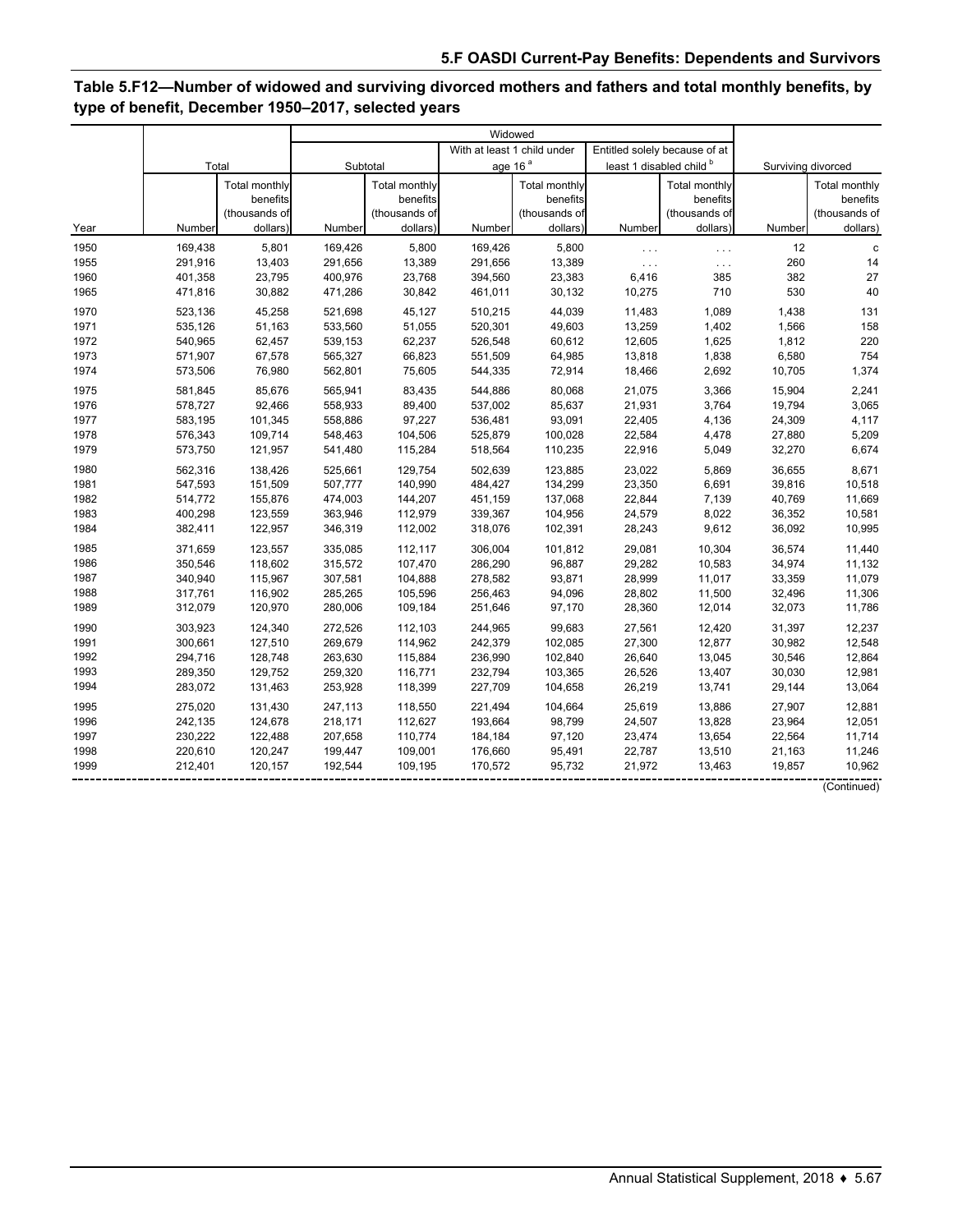# **Table 5.F12—Number of widowed and surviving divorced mothers and fathers and total monthly benefits, by type of benefit, December 1950–2017, selected years—***Continued*

|                                      |                                                     |                                                        | Widowed                                             |                                                        |                                                     |                                                        |                                                |                                                               |                                                |                                                        |
|--------------------------------------|-----------------------------------------------------|--------------------------------------------------------|-----------------------------------------------------|--------------------------------------------------------|-----------------------------------------------------|--------------------------------------------------------|------------------------------------------------|---------------------------------------------------------------|------------------------------------------------|--------------------------------------------------------|
|                                      |                                                     |                                                        |                                                     |                                                        | With at least 1 child under                         |                                                        | Entitled solely because of at                  |                                                               |                                                |                                                        |
|                                      | Total                                               |                                                        | Subtotal                                            |                                                        | age 16 <sup>a</sup>                                 |                                                        | least 1 disabled child b                       |                                                               | Surviving divorced                             |                                                        |
| Year                                 | Number                                              | Total monthly<br>benefits<br>(thousands of<br>dollars) | Number                                              | Total monthly<br>benefits<br>(thousands of<br>dollars) | Number                                              | Total monthly<br>benefits<br>(thousands of<br>dollars) | Number                                         | <b>Total monthly</b><br>benefits<br>(thousands of<br>dollars) | Number                                         | Total monthly<br>benefits<br>(thousands of<br>dollars) |
|                                      |                                                     |                                                        |                                                     |                                                        |                                                     |                                                        |                                                |                                                               |                                                |                                                        |
| 2000<br>2001                         | 203,052<br>197,375                                  | 120.812<br>122,526                                     | 184,397<br>179,413                                  | 109.941<br>111,539                                     | 164,420<br>160,186                                  | 97.063<br>98.672                                       | 19,977<br>19,227                               | 12.878<br>12,867                                              | 18,655<br>17,962                               | 10,871<br>10,987                                       |
| 2002<br>2003<br>2004                 | 194,117<br>190,252<br>183,829                       | 124,267<br>126,278<br>126,734                          | 176,447<br>172,955<br>167,234                       | 113.097<br>114.914<br>115,343                          | 158,020<br>154,990<br>150,681                       | 100,413<br>102,158<br>103,150                          | 18,427<br>17,965<br>16,553                     | 12,685<br>12.756<br>12,193                                    | 17,670<br>17.297<br>16,595                     | 11,170<br>11,364<br>11,391                             |
| 2005<br>2006<br>2007<br>2008         | 178,396<br>171,453<br>164,665<br>159,610            | 129,246<br>129,721<br>128,742<br>133,261               | 162,455<br>156,304<br>150,214<br>145,640            | 117,756<br>118,314<br>117.471<br>121,615               | 146,228<br>140,615<br>135,146<br>130,954            | 105,212<br>105,653<br>104,935<br>108,544               | 16,227<br>15,689<br>15,068<br>14,686           | 12,544<br>12,661<br>12,536<br>13,071                          | 15,941<br>15,149<br>14,451<br>13,970           | 11,490<br>11,407<br>11,271<br>11,646                   |
| 2009                                 | 159,870                                             | 134,547                                                | 145,784                                             | 122,724                                                | 130,564                                             | 109,017                                                | 15,220                                         | 13,707                                                        | 14,086                                         | 11,823                                                 |
| 2010<br>2011<br>2012<br>2013<br>2014 | 158,061<br>157,516<br>153,628<br>149,778<br>142,509 | 134,179<br>139,172<br>138,315<br>137,450<br>133,232    | 144,365<br>143.483<br>140,253<br>136,713<br>130,121 | 122,638<br>126,884<br>126,437<br>125,617<br>121,726    | 129,239<br>128,025<br>125,292<br>121,846<br>115,698 | 108,817<br>112,181<br>111,830<br>110,740<br>106,967    | 15,126<br>15,458<br>14,961<br>14,867<br>14,423 | 13,821<br>14,703<br>14,607<br>14,877<br>14,759                | 13,696<br>14,033<br>13,375<br>13,065<br>12,388 | 11,541<br>12,288<br>11,878<br>11,833<br>11,506         |
| 2015<br>2016<br>2017                 | 139,719<br>132,757<br>128,264                       | 131,328<br>125,711<br>125,101                          | 127,648<br>121,291<br>117,269                       | 120.063<br>114,865<br>114,353                          | 113,220<br>107,088<br>103,339                       | 105,153<br>99,997<br>99,369                            | 14,428<br>14,203<br>13,930                     | 14.910<br>14,869<br>14,984                                    | 12,071<br>11,466<br>10,995                     | 11,265<br>10,846<br>10,748                             |

SOURCE: Social Security Administration, Master Beneficiary Record, 100 percent data.

NOTE: . . . = not applicable.

a. Prior to August 1981, benefits were payable to mothers and fathers caring for a child under age 18. For mothers and fathers caring for a child who was at least age 14 and who were entitled in August 1981, benefits were continued until the child attained age 18 or September 1983, whichever came earlier.

b. Excludes mothers and fathers who had both disabled and nondisabled entitled children in their care.

c. Less than \$500.